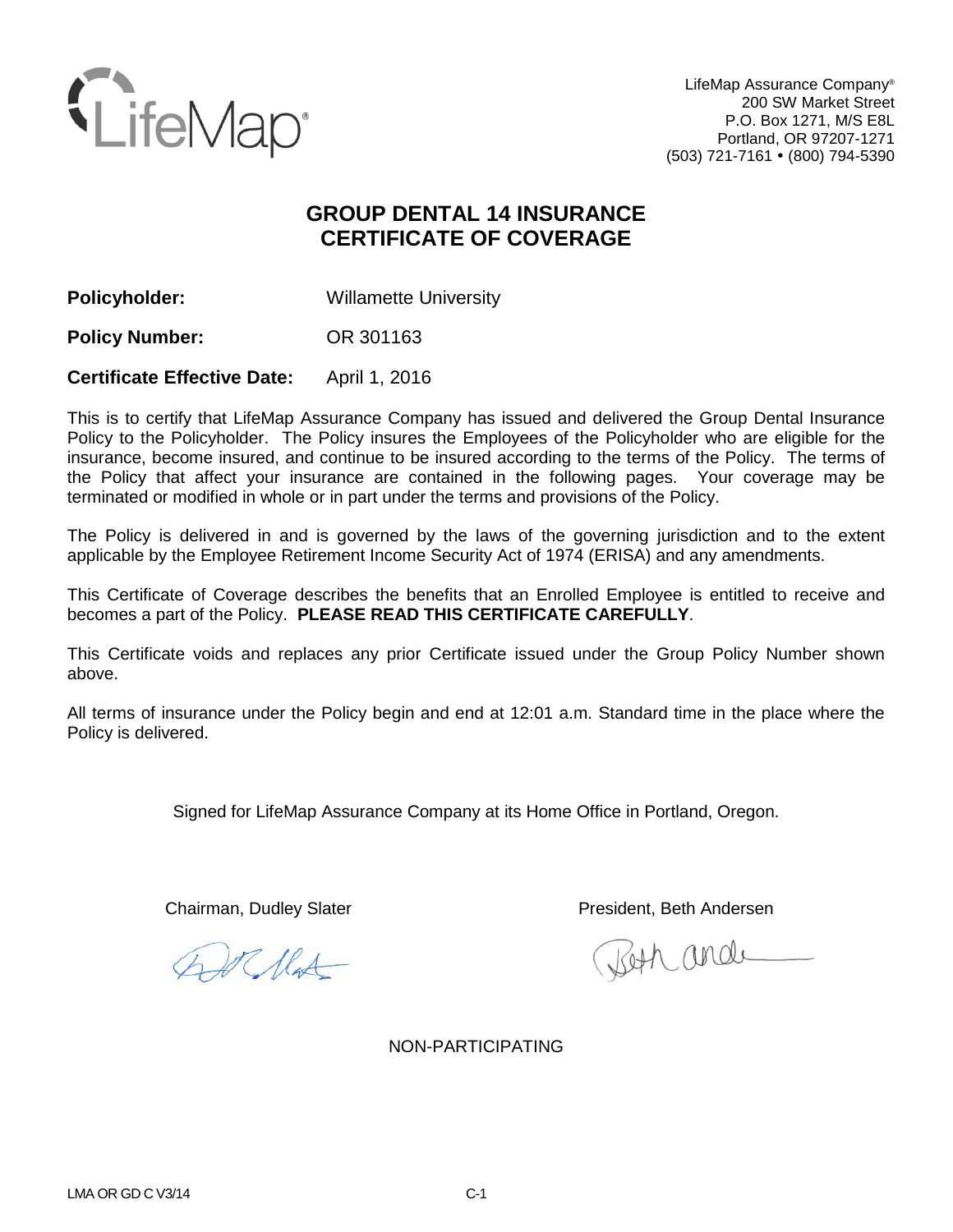# **CERTIFICATE OF COVERAGE TABLE OF CONTENTS**

| <b>Dental Benefits</b> |  |
|------------------------|--|
|                        |  |
|                        |  |
|                        |  |
|                        |  |
|                        |  |
|                        |  |
|                        |  |
|                        |  |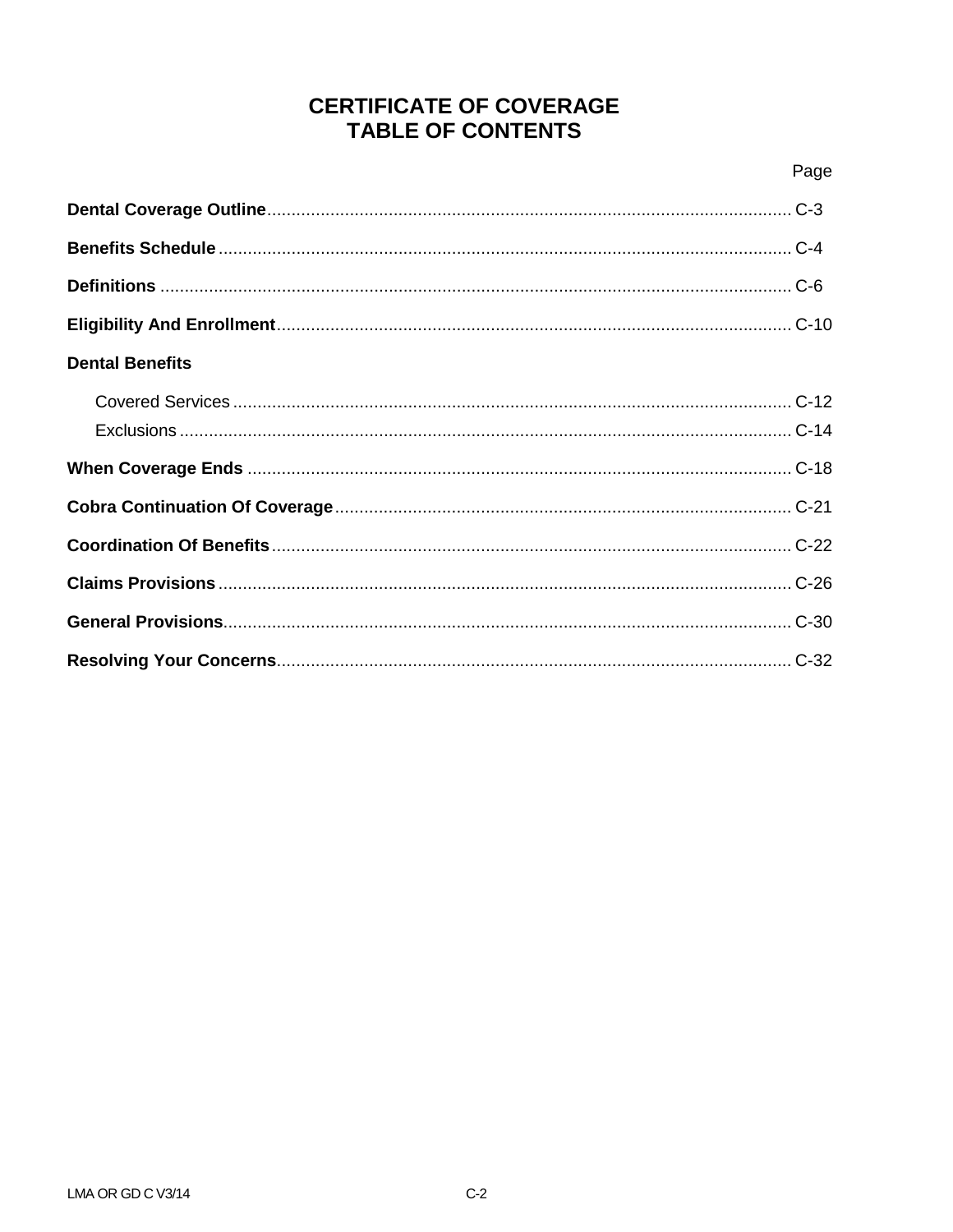# **DENTAL COVERAGE OUTLINE**

## **Eligible Class:** Class 01 - All full-time active Employees working a minimum of 30 hours per week on a regular basis. Class 02 - All Employees on Severance Agreements who were insured immediately prior to the date of termination; All Employees on an approved Sabbatical, who were insured immediately prior to the start of the Sabbatical; and

Retirees who were insured immediately prior to the date of retirement.

A Member can only be insured under one Class at any one time.

| <b>Eligibility Waiting Period:</b> | For Class 01 Employees in an eligible class on or before 04/01/2016: None  |
|------------------------------------|----------------------------------------------------------------------------|
|                                    | For Class 01 Employees entering an eligible class after 04/01/2016: 1 day* |

\*Eligibility Date is the 1<sup>st</sup> of the month following or coinciding with the Employee's completion of the Eligibility Waiting Period. Your Eligibility Date is the first day you are eligible for coverage.

For Employees covered on a current Severance Agreement or on an approved Sabbatical: None\* \*Waiting Period does not apply, provided it was satisfied as a full-time active Employee prior to the effective date of the severance agreement or sabbatical.

For Retirees, Eligibility Date means the date the Employee retires in accordance with the Policyholder's Retirement Plan. The Employee may enroll for Retiree coverage during the periods shown in Initial Enrollment Period below. If the Employee does not enroll for Retiree coverage or enrollment is made more than 31 days after the date of retirement, coverage ends for the Employee and their Enrolled Dependents on the last day of the month in which they retire.

## **Initial Enrollment Period:**

## **Active Employees**

You will be entitled to apply for coverage for yourself and your eligible Dependents within the first 31 days of your becoming eligible for coverage according to the eligibility requirements in effect with the Policyholder. Coverage for you and your enrolling eligible Dependents will commence on the Effective Date.

## **Severance or Sabbatical Employees**

If you applied for coverage as an Active Employee during the period noted above. Your in-force coverage will continue in accordance to your severance agreement or your approved sabbatical period.

## **Retirees**

You will be entitled to apply for Retiree coverage for yourself and your eligible Dependents:

- 1. immediately prior to your retirement date; or
- 2. on your retirement date; or
- 3. during the 31-day period that follows your retirement date.

Coverage for you and your enrolling eligible Dependents will commence on the Effective Date.

## **Employee and Retiree Contribution:**

Contributions are determined by Policyholder.

Premiums may be paid by you and/or your Employer for Employee and Dependent coverage.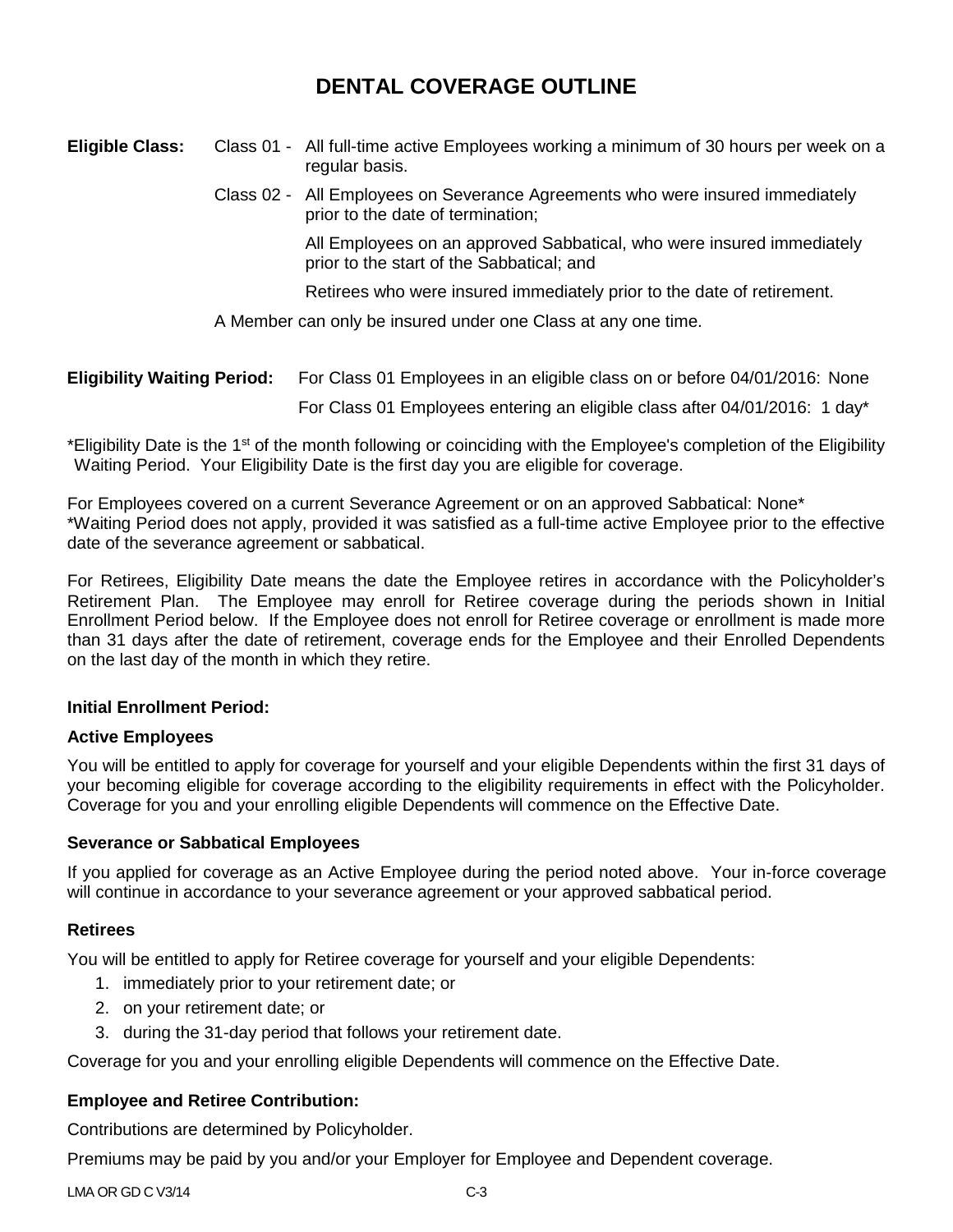## **BENEFITS SCHEDULE**

### **Benefit Waiting Period:** None

### **Calendar Year Deductible:** \$50 per Member

The Calendar Year Deductible applies individually to each Member before benefits for Class B and Class C Dental Services are paid. The Calendar Year Deductible will be waived for all services covered by this Policy under Class A Dental Services.

### **Family Calendar Year Deductible:** \$150 per Family

The Calendar Year Deductible will no longer apply to any Members of a Family once the total amount applied to the per Member Calendar Year Deductibles equals the amount of the Family Calendar Year Deductible shown above.

### **Percentage The Policy Pays:**

| Class A Dental services: | 100% |
|--------------------------|------|
| Class B Dental services: | 80%  |
| Class C Dental services: | 50%  |

#### **Coinsurance:**

After the Calendar Year Deductible is met, we pay a percentage of the Allowed Amount for Covered Services you receive, up to the Calendar Year Maximum. When our payment is less than 100%, you pay the remaining percentage (this is your Coinsurance). The percentage we pay varies, depending on the kind of service or supply you receive and who renders it.

A Participating Dentist will not charge you for any balances for Covered Services beyond your Calendar Year Deductible and/or Coinsurance amount. Nonparticipating Dentists, however, may bill you for any balances over our payment level in addition to any Deductible and/or Coinsurance amount. See the Definitions Section for descriptions of Participating and Nonparticipating Dentists.

You can find a list of Participating Dentists on our website at: www.LifeMapCo.com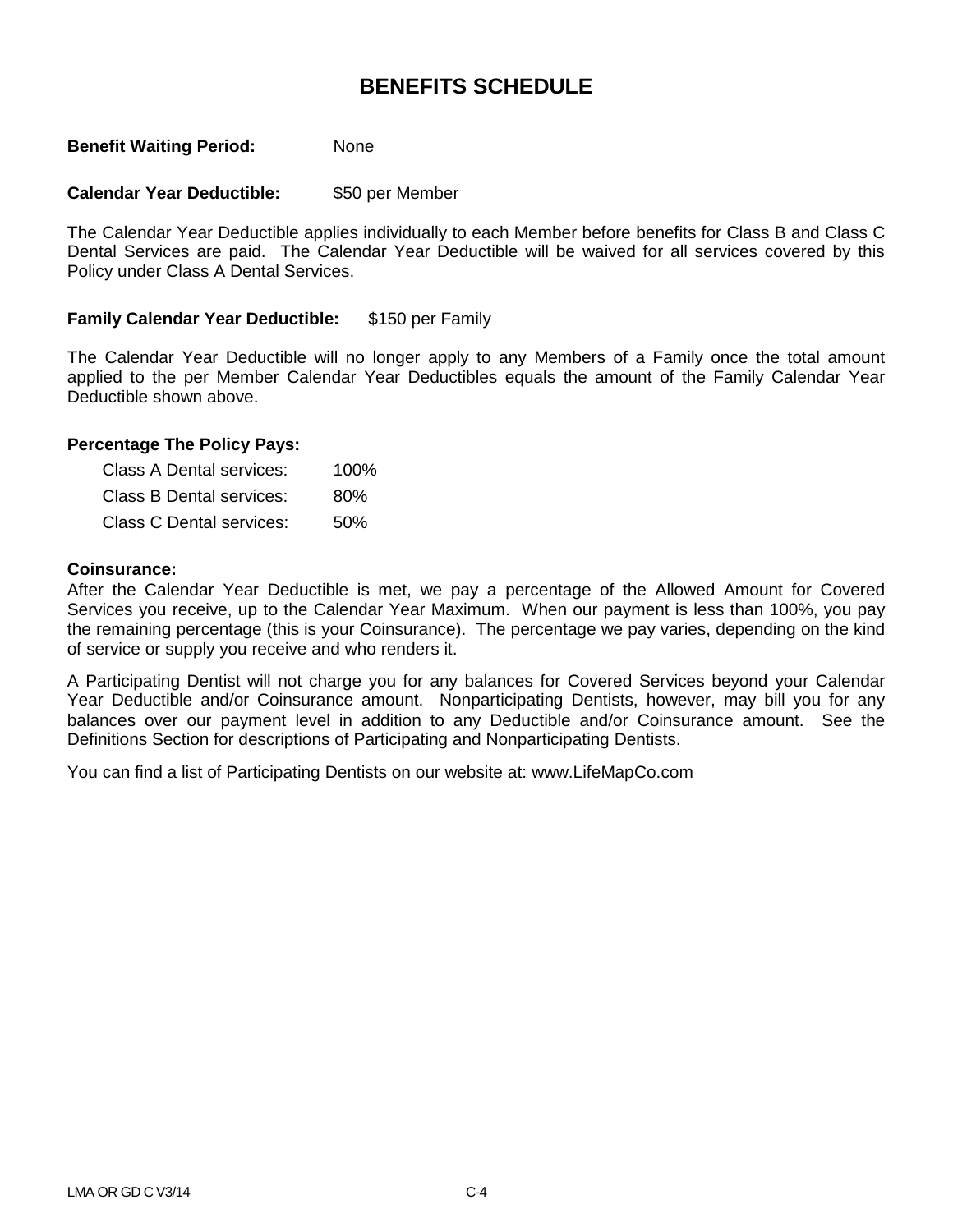**Calendar Year Maximum:** \$1,500 per Member

**The Calendar Year Maximum** is the maximum amount of benefits we will pay per Member during the Calendar Year.

### **Maximum Benefit:**

In addition to the Calendar Year Maximum, benefits for some Covered Services may be limited to a Maximum Benefit. We will provide benefits until the specified Maximum Benefit (which may be either a dollar amount and/or a specified time period) has been reached. Refer to the Dental Benefits section to determine if a Maximum Benefit applies to a Covered Service.

#### **Credit for Prior Dental Coverage:**

We will credit newly enrolled Members covered under a similar group dental plan immediately prior to becoming enrolled under this Policy with time served toward the Benefit Waiting Periods under this Policy. In order for a credit to be given a Certificate of Creditable Coverage from a prior carrier must be received by us.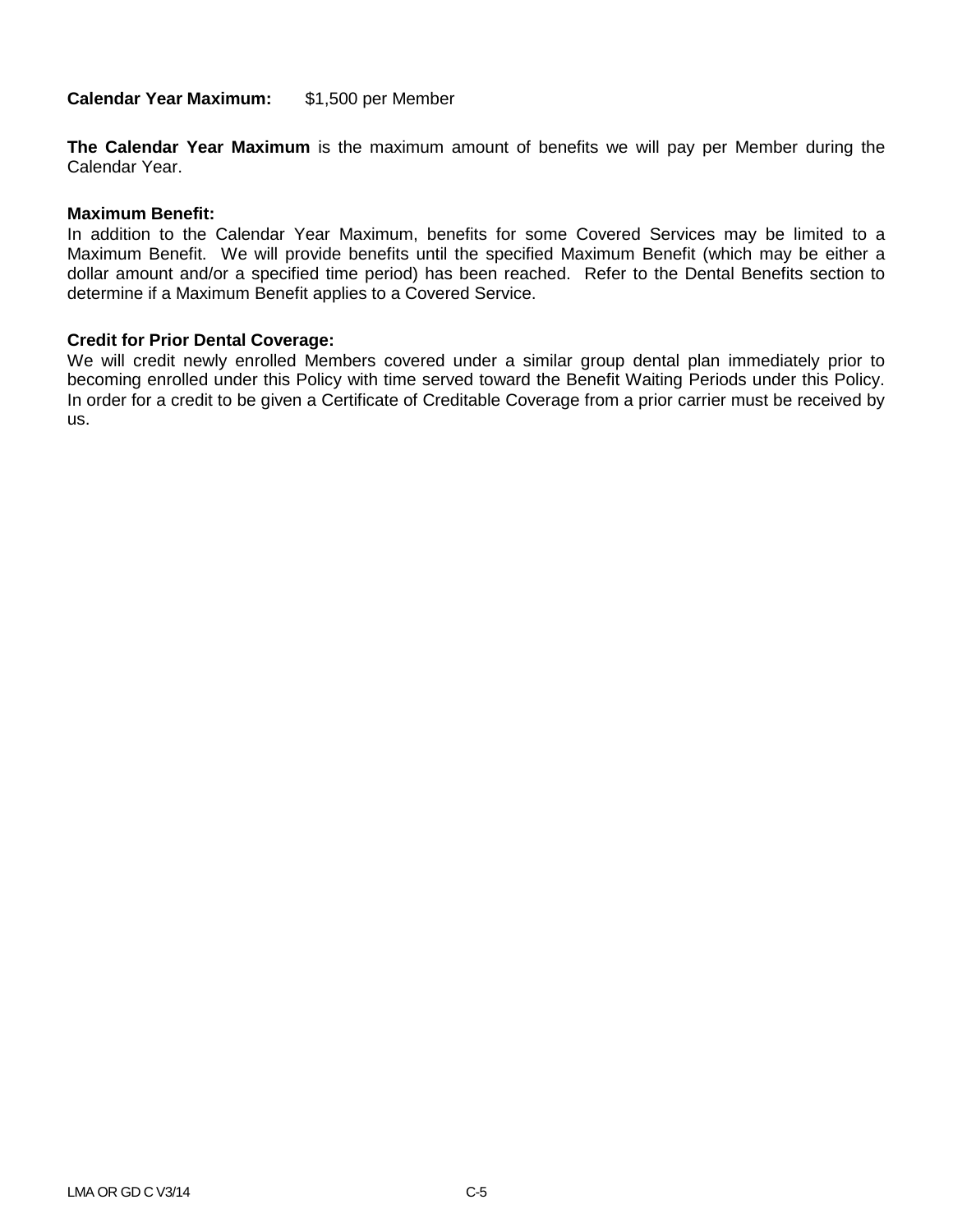## **DEFINITIONS**

Wherever used in this Policy, the following definitions will apply to the terms listed below. The masculine will include the feminine and the singular will include the plural. Other terms are defined where they are first used.

**"You"** and **"your"** mean the Enrolled Employee. **"We," "us"** and **"our"** mean LifeMap Assurance Company.

**Actively at Work or Active Work** means performing the material and substantial duties of your own occupation at the Employer's usual place of business.

**Active Employment** means the Employee is:

- 1. working for the Employer on a regular and active basis for at least the minimum number of hours stated in the Dental Coverage Outline;
- 2. receiving regular earnings from the Employer; and
- 3. employed:
	- a) at the Employer's usual place of business; or
	- b) at a location to which the Employer's business requires the Employee to travel.

### **Allowed Amount** means:

- 1. when services are rendered by a Participating Dentist, the amount Participating Dentists have agreed to accept as full payment for Covered Services; or
- 2. when services are rendered by a Nonparticipating Dentist, the lesser of:
	- a) the actual billed amount; or
	- b) the Usual and Customary or Reasonable Charge.

Charges in excess of the Allowed Amount by Nonparticipating Dentists are not reimbursable by us. These excess charges are the responsibility of the Member.

**Application** means the document showing the eligible classes, amounts of insurance and other relevant information pertaining to the plan of insurance applied for by the Policyholder. This document is attached to and forms a part of the Policy.

**Benefit Waiting Period** means the continuous length of time the Member must be covered under the Policy before becoming eligible for certain benefits.

**Calendar Year** means the period from January 1 through December 31 each year.

**Certificate** is the description of the benefits for this coverage. The Certificate is part of the Policy between the Employer group and us.

**Covered Services** are those services or supplies, supplies, or treatment listed in the Dental Benefits sections of the Certificate. In order for a dental service to be considered a Covered Service it must be required to prevent, diagnose, or treat diseases or conditions of the teeth and supporting tissues and be considered Dentally Appropriate. These services must be performed by a Dentist or other provider practicing within the scope of their license.

**Deductible or Deductible Amount** means the amount of covered expenses to be incurred by a Member before the benefits of this Policy become payable. This amount is shown on the Benefits Schedule.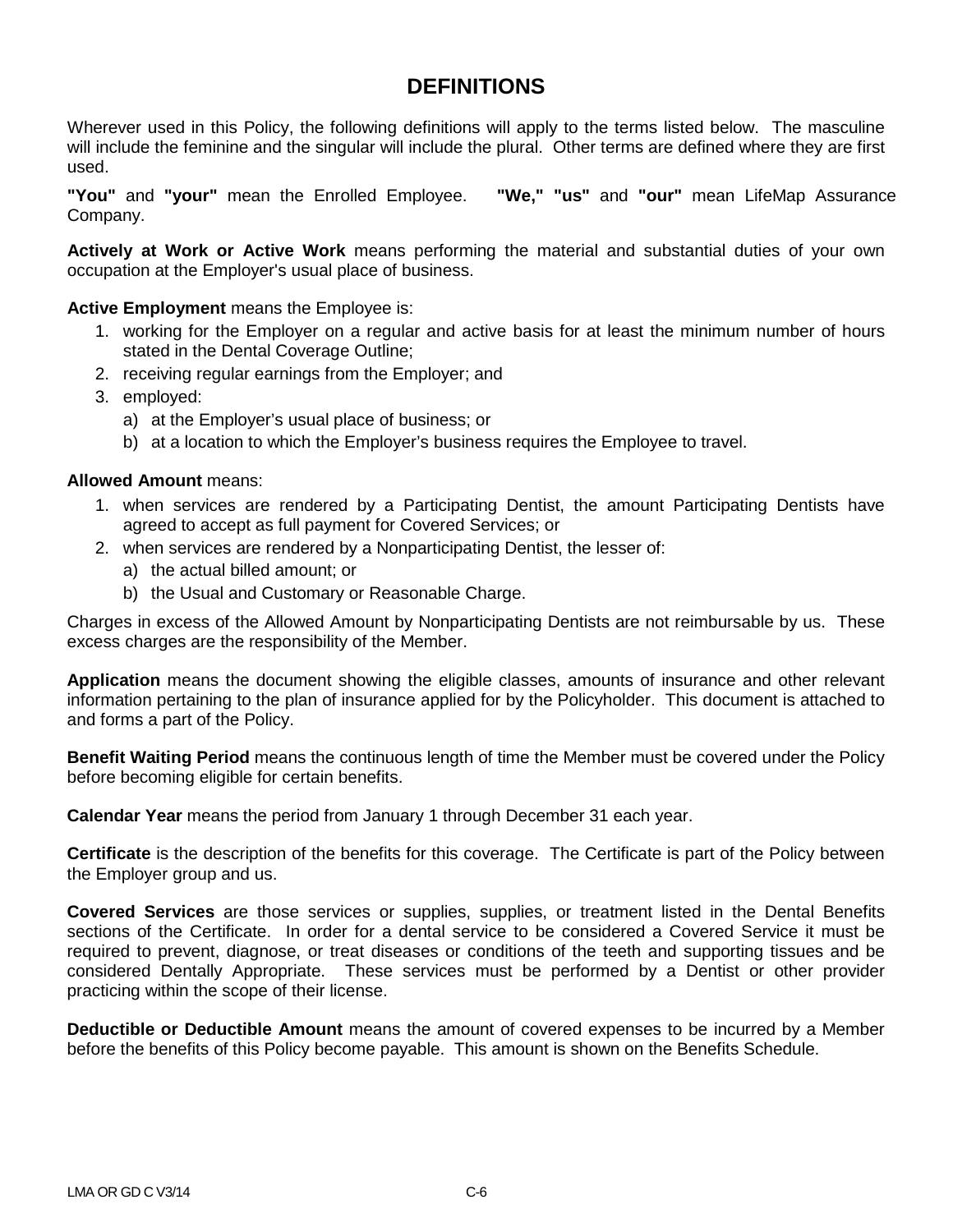**Dentally Appropriate** means a dental service recommended by the treating Dentist or other medical professional, who has personally evaluated the patient, and is determined to be all of the following:

- 1. appropriate, based upon the symptoms, for determining the diagnosis and management of the condition;
- 2. appropriate for the diagnosed condition, disease, or Injury;
- 3. in accordance with recognized national standards of care;
- 4. could not have been omitted without adversely affecting the Member's condition; and
- 5. not primarily for the convenience of the Member, Member's family, or provider.

A dental service may be Dentally Appropriate yet not be a Covered Service under the Policy.

### **Dentist** means:

- 1. an individual duly licensed to practice dentistry (including a doctor of medical dentistry or doctor of dental surgery, or a denturist); or
- 2. a dental hygienist who is permitted, by their respective state licensing board, to independently bill third parties, and
- 3. who is not the Member or the Spouse, daughter, son, father, mother, sister or brother of the Member.

**Domestic Partner (non-state certified)** means an adult of the same or opposite sex who has an emotional, physical and financial relationship with you, similar to that of a spouse, as evidenced by the following facts:

- 1. you and your domestic partner share a residence and the financial responsibility for the joint household and intend to continue an exclusive relationship indefinitely;
- 2. you and your domestic partner each are at least eighteen (18) years of age;
- 3. you and your domestic partner are both mentally competent to enter into a binding contract;
- 4. neither you nor your domestic partner are married to or legally separated from anyone else;
- 5. you and your domestic partner are not related to one another by blood closer than would bar marriage; and
- 6. neither you nor your domestic partner is a domestic partner of anyone else.

**Effective Date** means the date specified by us, following our acceptance of the application for coverage, as the date coverage begins for you and/or your dependents.

**Eligibility Waiting Period** means the continuous length of time you must be Actively at Work before becoming eligible for coverage under the Policy.

**Employee** means a person who:

- 1. is in Active Employment with the Employer;
- 2. is eligible for insurance according to the Dental Coverage Outline;
- 3. has federal taxes deducted from their earnings and has had FICA deducted, matched and remitted by the Employer;
- 4. is not a temporary, seasonal or contract Employee; and
- 5. is a citizen of the United States or legally works in the United States; or
- 6. is an eligible Retiree;
- 7. is an Employee no longer employed by the Policyholder, but is on a current Severance agreement; or
- 8. is an Employee not actively at work, but is on an approved Sabbatical.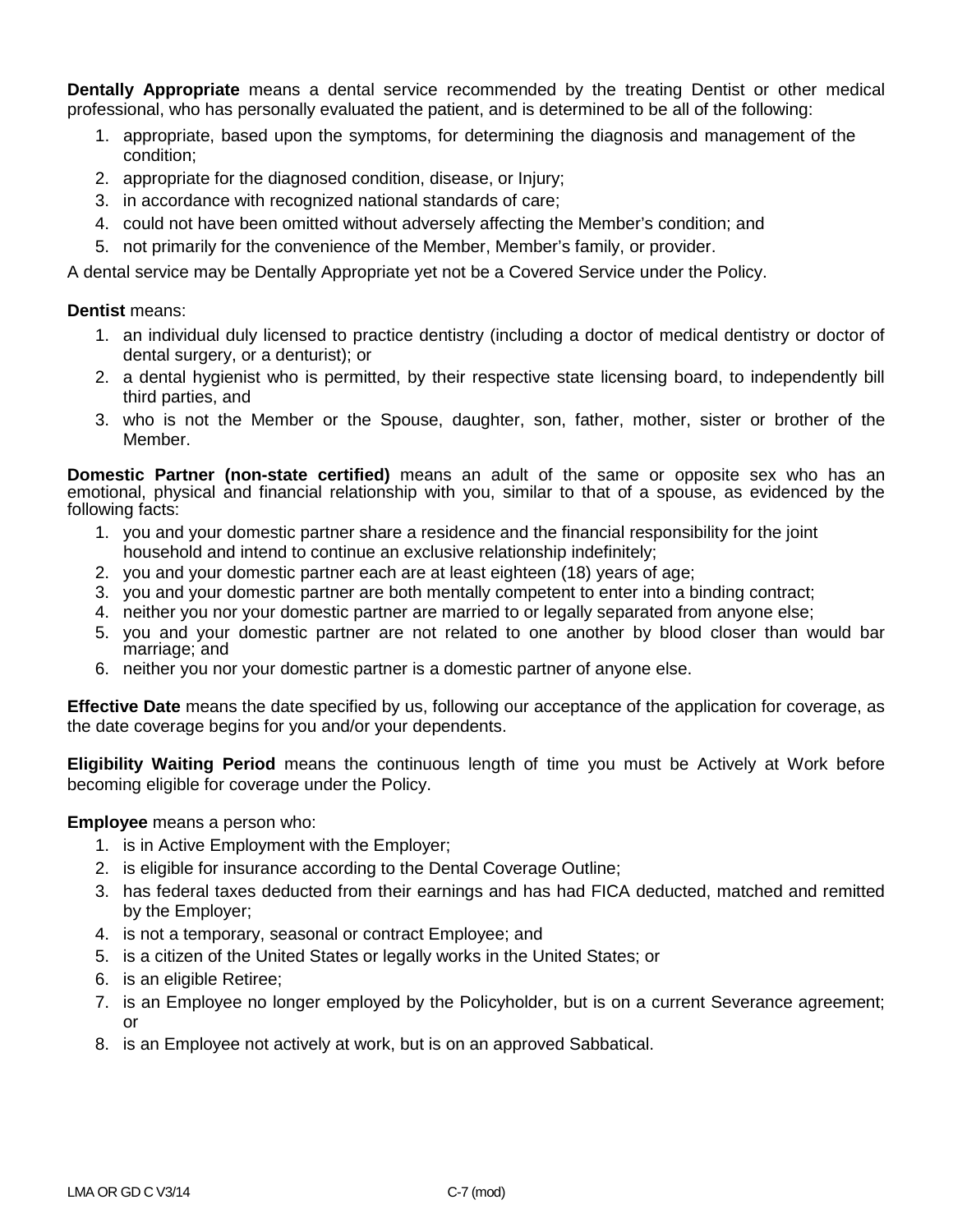**Employer** means the Policyholder and includes any division, subsidiary or affiliated company named in the Application or any Policy amendments.

### **Enrolled Dependent** means:

- 1. an Enrolled Employee's eligible dependent who is listed on the Enrolled Employee's application for coverage;
- 2. whose application is accepted by us; and
- 3. who is enrolled under this Policy.

## **Enrolled Employee** means an Employee:

- 1. whose application has been accepted by us; and
- 2. who is enrolled under this Policy.

**Experimental/Investigational** means a service or supply that we have classified as Experimental/Investigational. In determining whether services are experimental or investigational, we will consider whether the services are in general use in the medical community in the state of Oregon, whether the services are under continued scientific testing and research, whether the services show a demonstrable benefit for a particular illness or disease, and whether they are proven to be safe and efficacious.

**Family** means an Enrolled Employee and their Enrolled Dependents.

**Immediate Family** means parents, Spouse, children, siblings, half-siblings, or in-laws, or any relative by blood or marriage who shares a residence with you.

### **Illness** means:

- 1. a congenital malformation that causes functional impairment;
- 2. a condition, disease, ailment, or bodily disorder, other than an Injury; and
- 3. pregnancy.

### **Injury** means:

- 1. physical damage to the body inflicted by a foreign object, force, temperature, or corrosive chemical: and
- 2. that is the direct result of an accident, independent of Illness or any other cause.

Injury does not include:

- 1. bodily Injury caused by routine or normal body movements such as stooping, twisting, bending or chewing; and
- 2. does not include any condition related to pregnancy.

**Lifetime** means the entire length of time a Member is covered under the Policy, including any subsequent dental policy issued to the Policyholder by us.

**Member** means an Enrolled Employee or an Enrolled Dependent.

**Nonparticipating Dentist** means a Dentist who does not have an effective participating contract with us to provide services and supplies to Members.

**Participating Dentist** means a Dentist who has an effective participating contract with us to provide services and supplies to Members in accordance with the provisions of the Policy.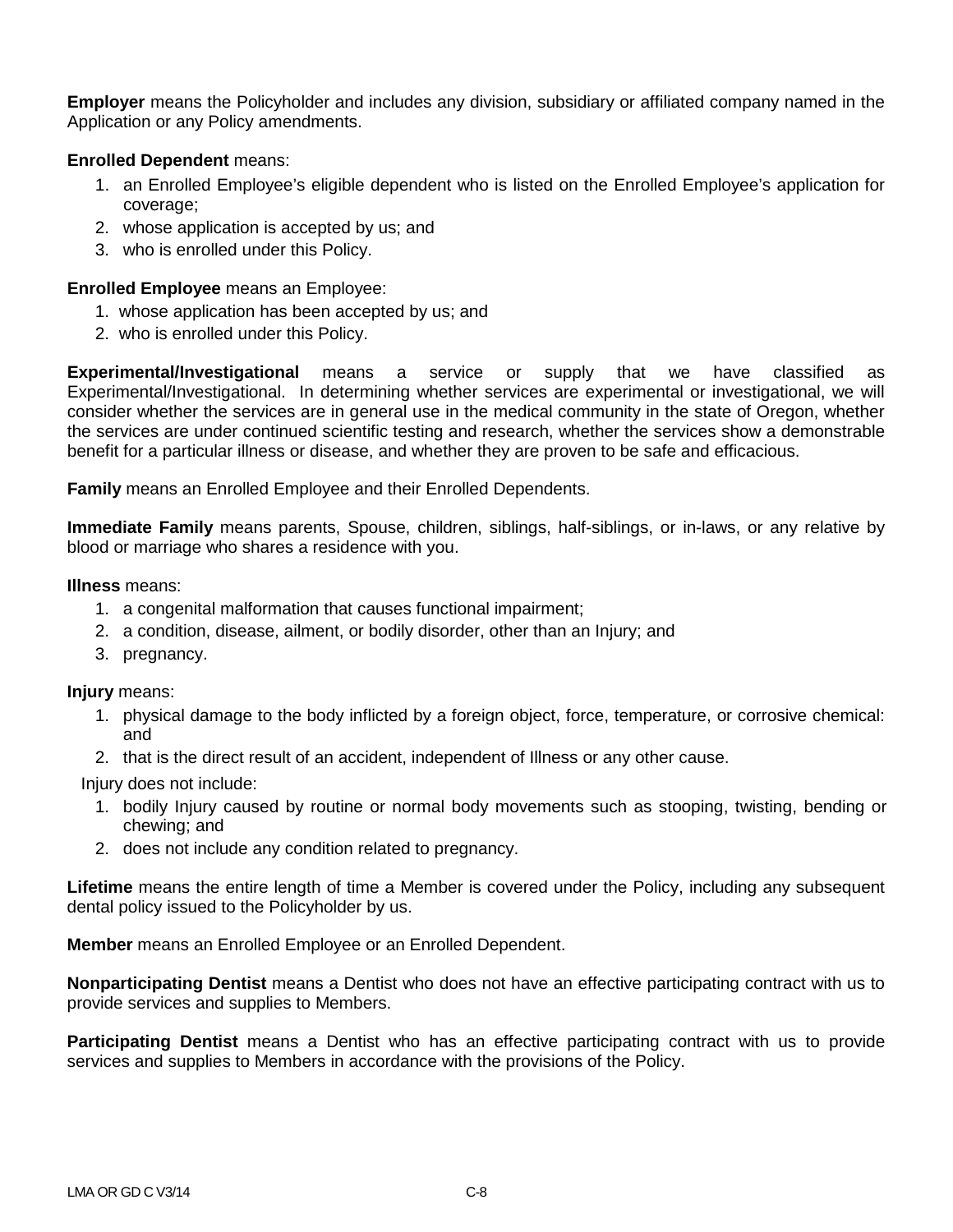**Policy**, when capitalized, means the insurance policy issued and delivered to the Policyholder, including any endorsements, amendments and/or riders.

**Policyholder** means the person, individual firm, trust or other organization named in the Application for the Policy and shown on the face page of this Policy.

**Retiree** means an Employee that was Actively at Work and covered for insurance on the day immediately preceding the date of retirement, who:

- 1. meets the Policyholder's definition of an eligible retiree; and
- 2. retired in accordance with the Policyholder's Retirement Plan.

References to Actively at Work and Active Work, and all requirements of Active Employment will not apply. End of employment will mean the end of the person's status as a Retiree as stated in the Policyholder's Retirement Plan.

**Retirement Plan** means a defined contribution plan or defined benefit plan. These are plans which provide retirement benefits to employees and are not funded entirely by employee contributions. Retirement plan includes but is not limited to any plan which is part of any federal, state, county, municipal or association retirement system.

**Spouse** means the Employee's legal wife, husband, non-state certified or state certified domestic partner.

## **Usual and Customary or Reasonable Charge (UCR)** means:

- 1. **Usual Charge** -- the amount most consistently charged by providers in the same geographic area to patients for a given service; and
- 2. **Customary Charge** -- a charge which falls within the range of usual charges for a given service billed by most providers in the same geographic area with similar training and experience; or
- 3. **Reasonable Charge** -- a charge which meets the usual and customary criteria, or which we determine is reasonable in light of the complexity of treatment of the particular case.

The database that LifeMap utilizes to determine the UCR represents benchmarks for 491 various geographic areas in the United States based on localized claim data.

When services are rendered by a Nonparticipating Dentist, the Allowed Amount is based on the 90<sup>th</sup> percentile of the UCR for that geographic area.

A provider may charge more than the Allowed Amount. When you are treated by a Nonparticipating Dentist, you are responsible for any amount charged above the Allowed Amount.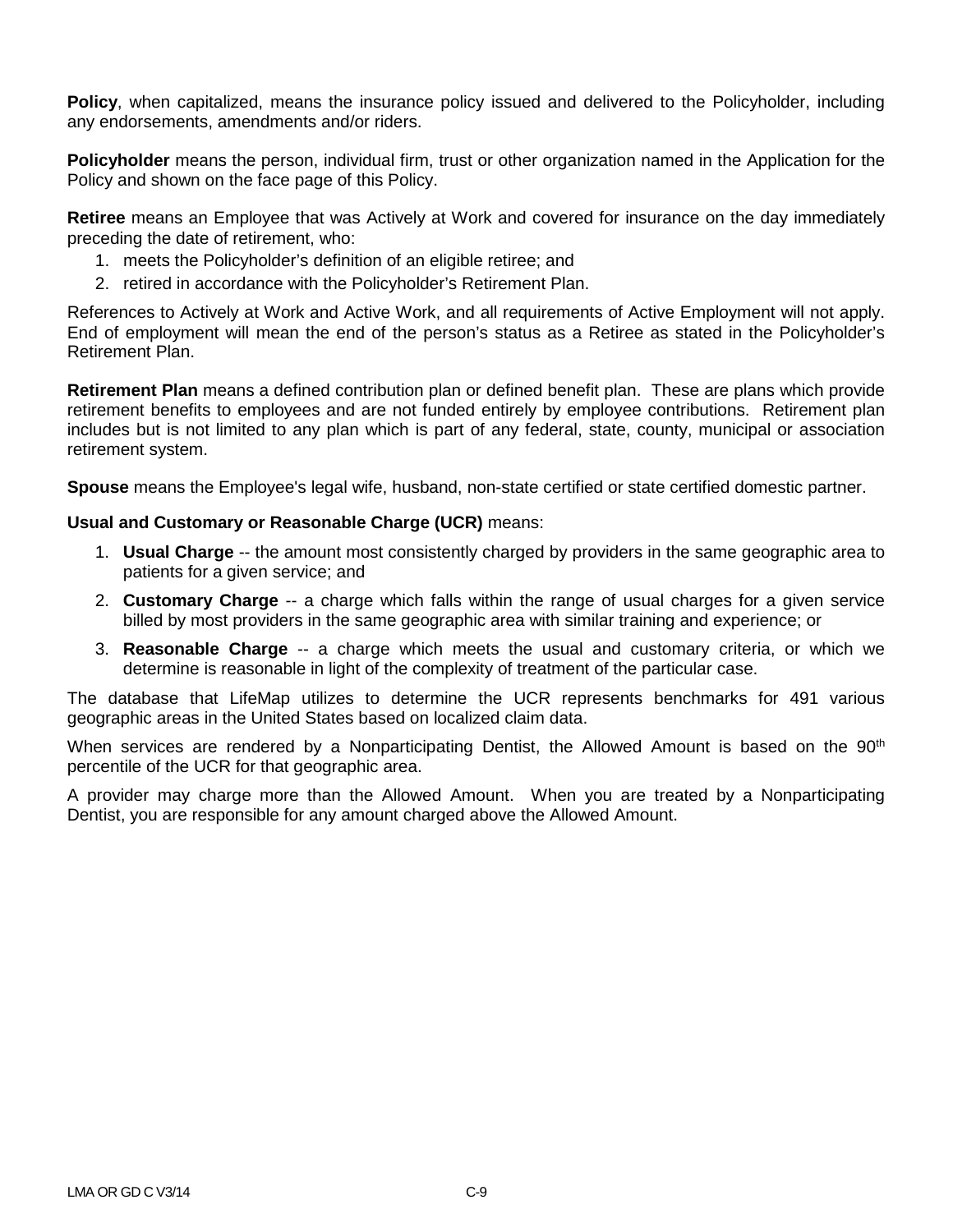# **ELIGIBILITY AND ENROLLMENT**

## **Employees**

You become eligible to apply for coverage on the date you have been Actively at Work for the Policyholder long enough to satisfy any required Eligibility Waiting Period.

### **Severance or Sabbatical Employees**

If you applied for coverage as an Active Employee as noted above. Your in-force coverage will continue in accordance to your severance agreement or your approved sabbatical period.

### **Retirees**

You become eligible to apply for Retiree coverage for yourself and your eligible Dependents on or immediately prior to the date you retire, provided you and your eligible Dependents were enrolled for coverage on the day immediately preceding your retirement date.

Note: You must apply for Retiree coverage within the 31-day period following your retirement date.

### **Dependents**

Your Enrolled Dependents are eligible for coverage when you have listed them on your application or on subsequent change forms and when we have accepted them for coverage under the Policy. Dependents are limited to the following:

- 1. Your Spouse; or
- 2. Your or your Spouse's child who is under age 26, unmarried, not in a domestic partnership, and who meets any of the following criteria:
	- 1. your or your Spouse's natural child, stepchild, adopted child, or child legally placed with you or your Spouse for adoption;
	- 2. a child for whom you or your Spouse have court-appointed legal guardianship;
	- 3. a child for whom you or your Spouse are required to provide coverage by a legal qualified medical child support order (QMCSO).

Your or your Spouse's child who is age 26 or over and chiefly dependent upon you or your Spouse for support and maintenance due to developmental disability or physical handicap that began before their  $26<sup>th</sup>$ birthday will continue to be covered if you submit written evidence of the child's incapacity to LifeMap within 31 days of the later of the child's 26<sup>th</sup> birthday or your or your Spouse's Effective Date. After initial certification, proof of disability may be required at reasonable times as LifeMap considers necessary but not more frequently than annually after the two year period following the child's 26th birthday.

### **Newly Eligible Dependents**

You may enroll a dependent who becomes eligible for coverage after your Effective Date by completing and submitting an enrollment request to us. Request for enrollment of a new dependent child by birth, adoption, or placement for adoption must be made within 60 days of the date of birth, adoption, or placement for adoption. Request for enrollment of all other newly eligible dependents must be made within 31 days of the dependent's attaining eligibility.

Coverage for such dependents will commence on their Effective Dates (which, for a new dependent child by birth, adoption, or placement for adoption, is the date of birth, adoption, or placement for adoption, if enrolled within the specified 60 days).

You must promptly furnish any information necessary and appropriate to determining the eligibility of a dependent. Receipt of such information by us will be a condition precedent to enrolling a person as a dependent under the Policy.

Note: If you are a Retiree or an Employee covered by a Severance Agreement, you cannot enroll a newly eligible dependent after your Effective Date.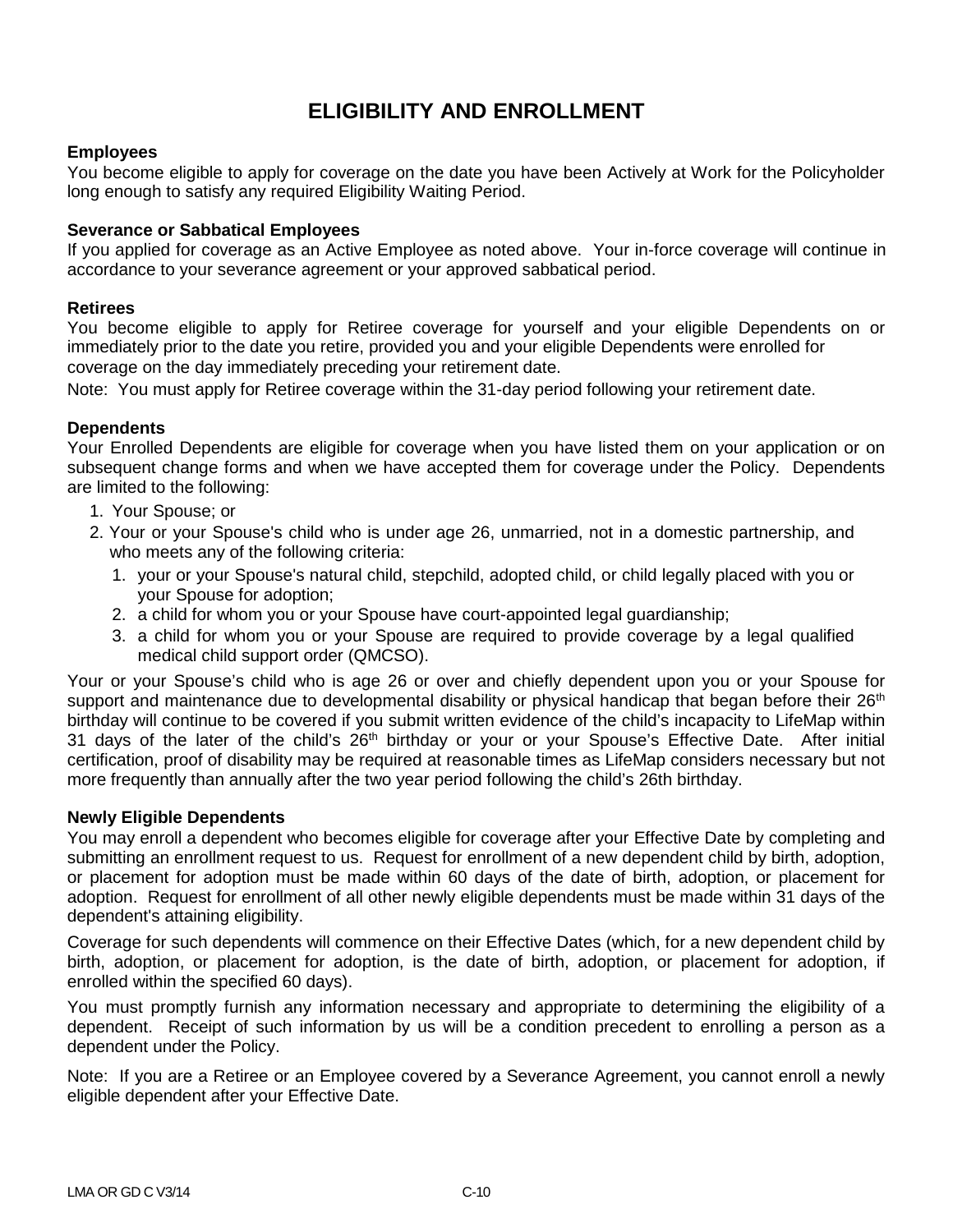## **Effective Date of Coverage for Employees in Active Employment**

Subject to the Actively at Work Provision, you and your eligible Dependents will become insured:

- 1. for Noncontributory Insurance on your eligibility date; or
- 2. for Contributory Insurance on the later of:
	- a. the effective date of the Policy; or
	- b. the coverage Effective Date assigned by us as follows:
		- i. if you and/or your Dependents enroll within your Initial Enrollment Period, coverage will take effect on the first day of the month following the date you apply for coverage; or
		- ii. if you and/or your Dependents enroll after your Initial Enrollment Period, coverage will take effect on the Effective Date assigned by us.

### **Effective Date of Coverage for Retirees**

You and your eligible Dependents will become insured on the date you retire, provided you enroll for Retiree coverage no later than 31 days after your retirement date.

### **Actively at Work Provision**

Coverage will take effect as scheduled only if you are Actively at Work all day on the last regular working day before the scheduled Effective Date. If you are absent from work due to Illness (including pregnancy or complications of pregnancy) or Injury; coverage will not become effective until the first day after you complete one full day of Active Work.

However, coverage will take effect on your regular day off, a holiday, or a paid vacation day, if the regularly scheduled Effective Date falls on that date and you were Actively at Work on the last regular working day before that date.

## **Annual Enrollment Period**

The Annual Enrollment Period is the period of time to be determined by the Policyholder and us during which you and/or your eligible dependents may enroll for coverage if you and and/or your eligible dependents did not enroll when initially eligible. You must submit an application on behalf of all dependents you wish to enroll. Coverage for you and your enrolling eligible dependents will commence on the Effective Date.

Note: If you voluntarily terminate your coverage, you will not have the opportunity to re-enroll during the next two Annual Enrollment Periods following your termination date. The Annual Enrollment Period provision is not applicable to Retirees or Employees under a severance agreement.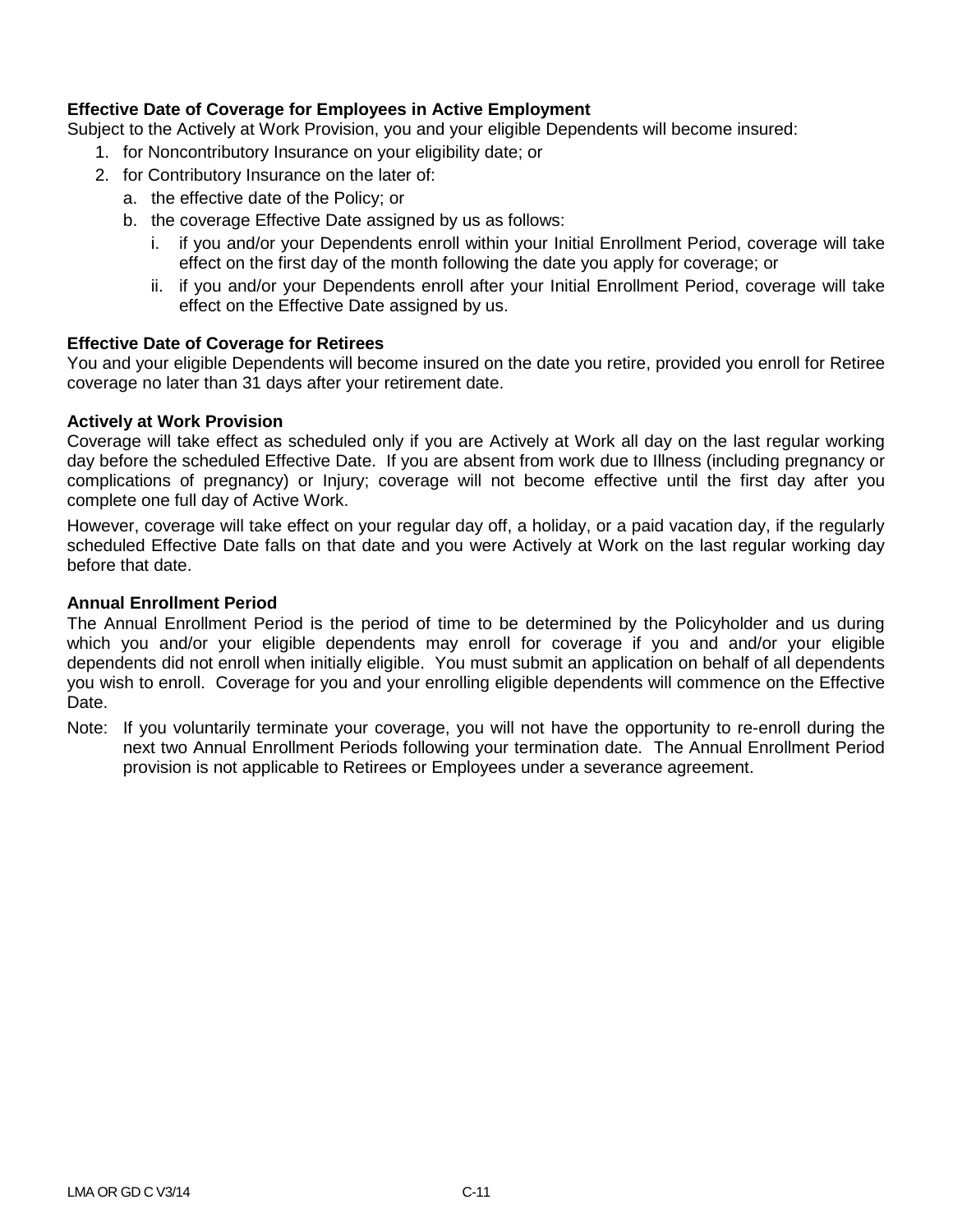# **DENTAL BENEFITS**

Covered Services are listed below. After any applicable Deductible is met, we pay a portion of the Allowed Amount for Covered Services, up to the Maximum Benefit amount for each Member each Calendar Year as shown in the Benefits Schedule section of the Dental Coverage Outline. You are responsible for paying any applicable coinsurance for Participating Dentists. When treated by a Nonparticipating Dentist, you are responsible for paying any difference between the amount billed and the Allowed Amount. If a Covered Service listed below does not state a specific limitation, services are provided as needed, up to the Calendar Year Maximum.

The Calendar Year Deductible does not apply to Class A Dental Services.

## **Class A Dental Services**

We cover the following Class A dental services:

- 1. oral examinations, limited to 2 per Member per Calendar Year or up to 3 oral examinations per Calendar Year if the Member has been diagnosed with periodontal disease, diabetes or is pregnant;
- 2. dental cleanings, including periodontal maintenance, limited to 2 professional cleanings per Member per Calendar Year (whether they are considered cleanings or periodontal maintenance) or up to 3 cleanings or periodontal maintenance procedures per Calendar Year if the Member has been diagnosed with periodontal disease, diabetes or is pregnant;
- 3. topical fluoride application for Members under 18 years of age, limited to 2 treatments per Member per Calendar Year;
- 4. intraoral bitewing, occlusal and periapical x-rays, limited to 2 sets per Member per Calendar Year;
- 5. intraoral complete mouth x-rays, limited to 1 set in a 3 year period;
- 6. panoramic mouth x-rays, limited to 1 in a 3 year period;
- 7. sealants, limited to 1 per molar every 5 years for Members under 18 years of age;
- 8. preventive resin restorations, in lieu of a sealant on a tooth, limited to 1 per molar every 5 years for Members under 18 years of age;
- 9. space maintainers, limited to 1 per Lifetime per area for Members under 18 years of age.

## **Class B Dental Services**

We cover the following Class B dental services:

- 1. emergency treatment for pain relief;
- 2. fillings consisting of composite and amalgam restorations;
- 3. sedative fillings;
- 4. general dental anesthesia or intravenous sedation administered in connection with surgical extractions of teeth and to safeguard the Member's health (for example, a child under 7 years of age);
- 5. oral surgery procedures including:
	- a) simple and surgical extractions of teeth, including impacted teeth;
	- b) biopsies, incision and drainage;
	- c) alveoloplasty;
	- d) vestibuloplasty; and
	- e) residual root removal;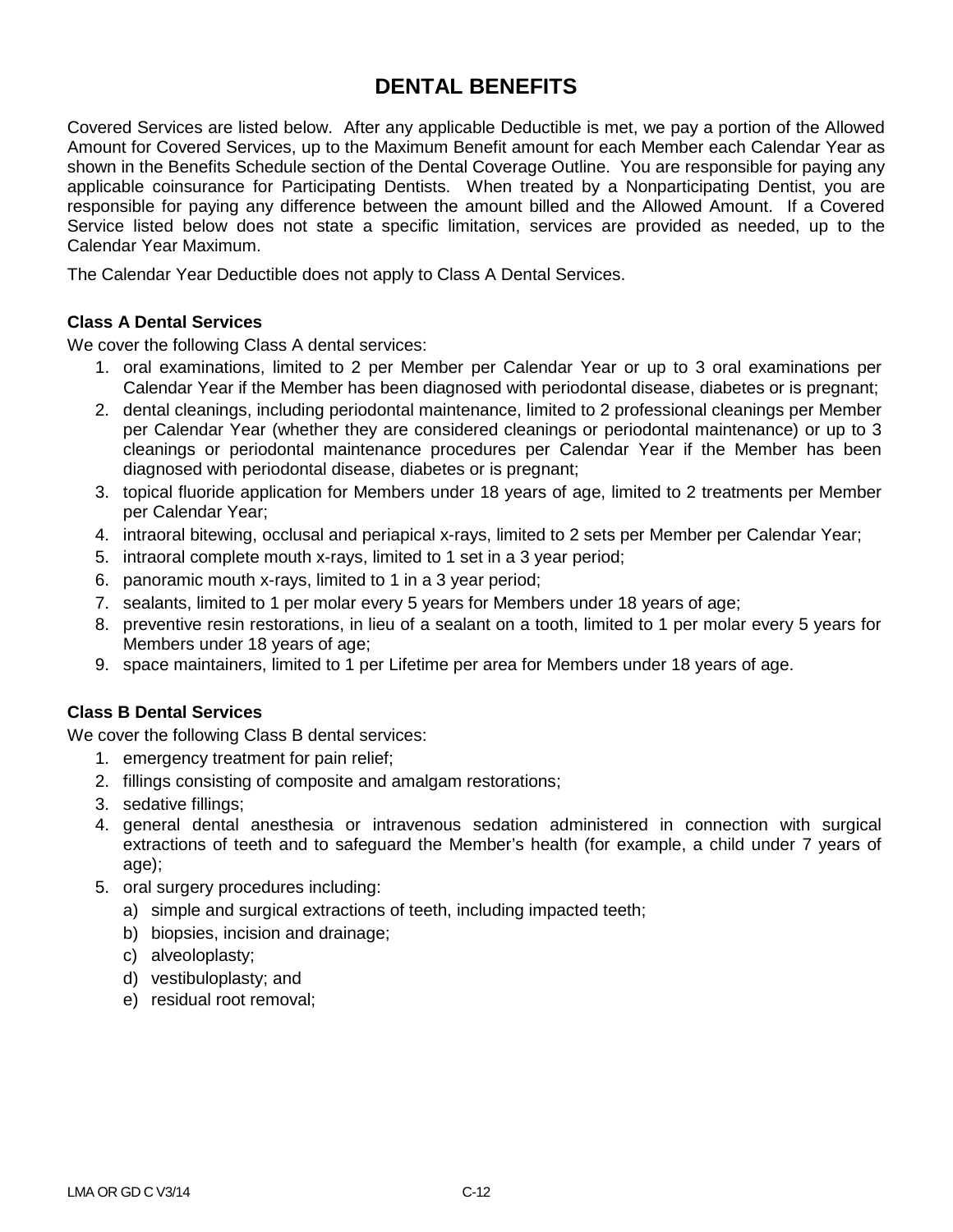- 6. periodontal services consisting of:
	- a) full mouth debridement;
	- b) periodontal scaling and root planing, limited to once per Member per quadrant in a 2 year period;
	- c) complex periodontal procedures (including osseous surgery including flap entry and closure, bone replacement grafts and soft tissue graft procedures), limited to once per Member per quadrant in a 5 year period; and
	- d) gingivectomy and gingivoplasty, limited to once per Member per quadrant in a 3 year period; and
- 7. endodontic services consisting of:
	- a) direct pulp capping;
	- b) pulpal therapy;
	- c) pulpotomy;
	- d) pulpal debridement, limited to 1 tooth in a 2 year period;
	- e) apicoectomy, limited to 1 tooth in a 2 year period; and
	- f) root canal treatment, limited to 1 tooth in a 2 year period.

endodontic benefits will **not** be provided for:

- a) indirect pulp capping; or
- b) pulp vitality tests.

## **Class C Dental Services**

We cover the following Class C dental services:

- 1. prefabricated stainless steel crowns, limited to one prefabricated stainless steel crown, per tooth, in a 5 year period;
- 2. other crowns, crown build-ups, inlays and onlays, limited to one in a 7 year period, except when:
	- a) any crown, inlay or onlay replacement is made less than 7 years after placement (or subsequent replacement) whether or not originally covered under this Policy; or
	- b) additional procedures are performed to construct a new crown under an existing partial denture framework.
- 3. re-cement crown, inlay or onlay;
- 4. repair of crowns, limited to 1 per tooth per Member Lifetime;
- 5. fixed bridges, limited to 1 per area per Member in a 7 year period;
- 6. repair of bridges, limited to 1 repair per bridge per Member per Lifetime;
- 7. dentures, full and partial, limited to 1 per Member per arch in a 7 year period, including:
	- a) denture rebase, limited to 1 per Member per arch in a 3 year period; and
	- b) denture reline, limited to 1 per Member per arch in a 3 year period.

Denture benefits will not be provided for:

- a) any denture replacement made less than 7 years after denture placement (or subsequent replacement) whether or not originally covered under this Policy;
- b) interim partial or complete dentures; or
- c) pediatric dentures.
- 8. adjustment and repair of dentures, except when the adjustments or repairs are done within 1 year of initial placement, limited to 1 adjustment or repair per Calendar Year; and
- 9. tissue conditioning, limited to once in a 7 year period.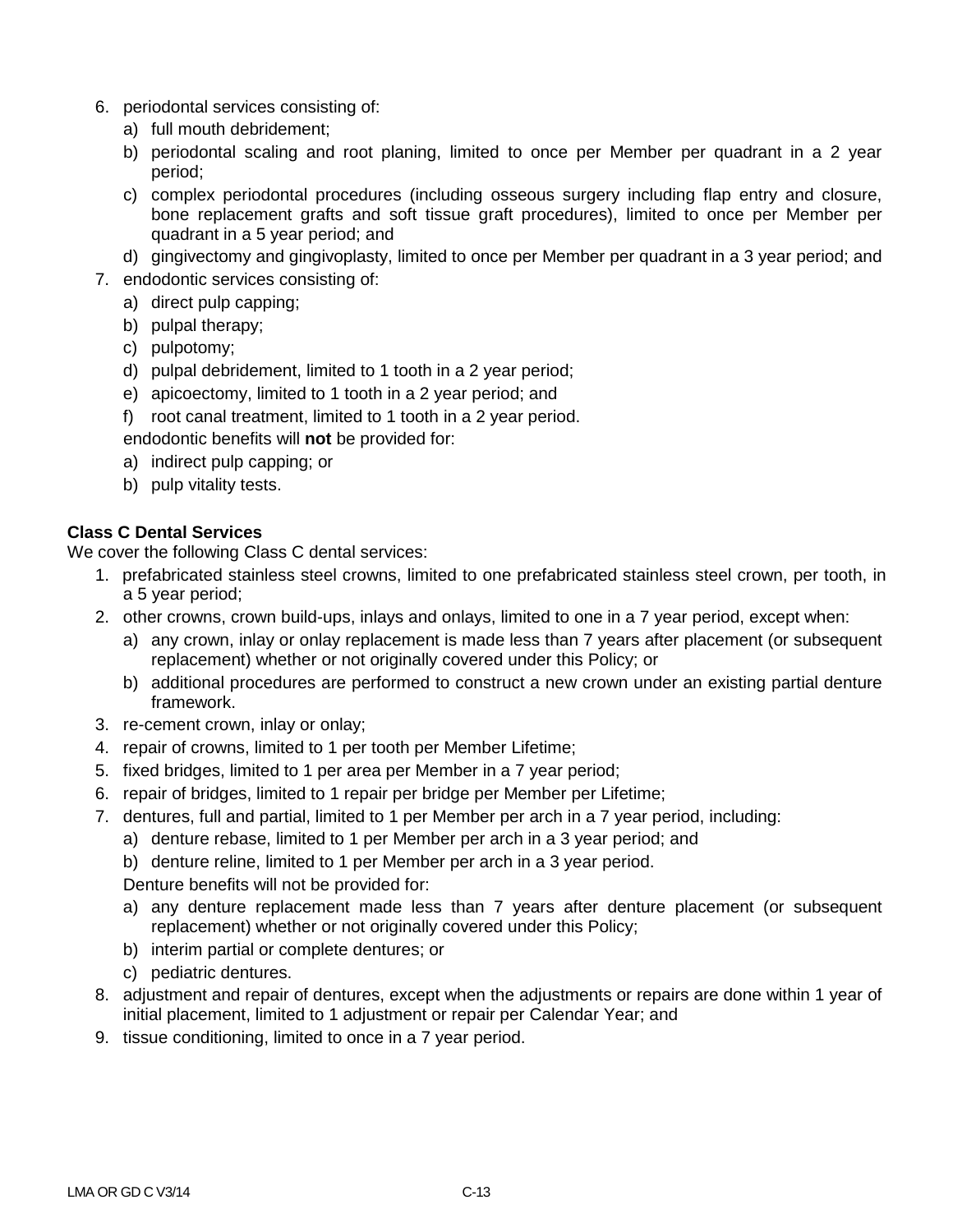# **EXCLUSIONS**

The following are the general exclusions from coverage under the Policy. Other exclusions may apply and, if so, will be described elsewhere in the Policy. No benefits will be provided for any of the following conditions, treatments, services, supplies, or accommodations, **including any direct complications or consequences that arise from them**, as follows:

**Aesthetic Dental Procedures** which includes services and supplies provided in connection with dental procedures that are primarily aesthetic, including bleaching of teeth and labial veneers.

**Antimicrobial Agents** including localized delivery of antimicrobial agents into diseased crevicular tissue via a controlled release vehicle.

**Benefits Not Stated.** This means services and supplies that are not identified as benefits under the Policy. When a non-covered service or supply is performed or received at the same time as a Covered Service, only the portion of charges relating to the Covered Service will be considered eligible for payment.

### **Collection of Cultures and Specimens**

### **Connector Bar or Stress Breaker**

**Cosmetic/Reconstructive Services and Supplies**, except in the treatment of the following:

- 1. to treat a congenital anomaly for Members up to age 18; or
- 2. to restore a physical bodily function lost as result of Injury or Illness.

Cosmetic means services or supplies that are applied to normal structures of the body primarily to improve or change appearance and that do not primarily restore an impaired function of the body.

Reconstructive means;

- 1. services, procedures, and surgery performed on abnormal structures of the body that were caused by congenital defects; or
- 2. developmental abnormalities, trauma, infection, tumors, or disease.

Reconstructive services are generally performed to restore function, but also may be done to approximate a normal appearance.

For the purposes of this exclusion, psychological factors (for example, poor self-image, difficult social or peer relations) are not relevant and are not considered a physical bodily function.

**Desensitizing** means application of desensitizing medicaments, or desensitizing resin for cervical and/or root surface.

### **Diagnostic Casts or Study Models**

### **Duplicate X-Rays**

**Experimental/Investigational** treatments, procedures and services, supplies, and accommodations provided in connection with Experimental/Investigational treatments or procedures. We also exclude any services or supplies provided under an investigational protocol.

**Facility Charges** including services and supplies provided in connection with facility services, including hospitalization for dentistry and extended care facility visits.

**Fees, Taxes, Interest, etc.** including charges for shipping and handling, postage, interest or finance charges that a Dentist might bill. We also do not cover excise, sales, or other taxes; surcharges; tariffs; duties; assessments; or other similar charges whether made by federal, state, or local government, or by another entity, unless required by law.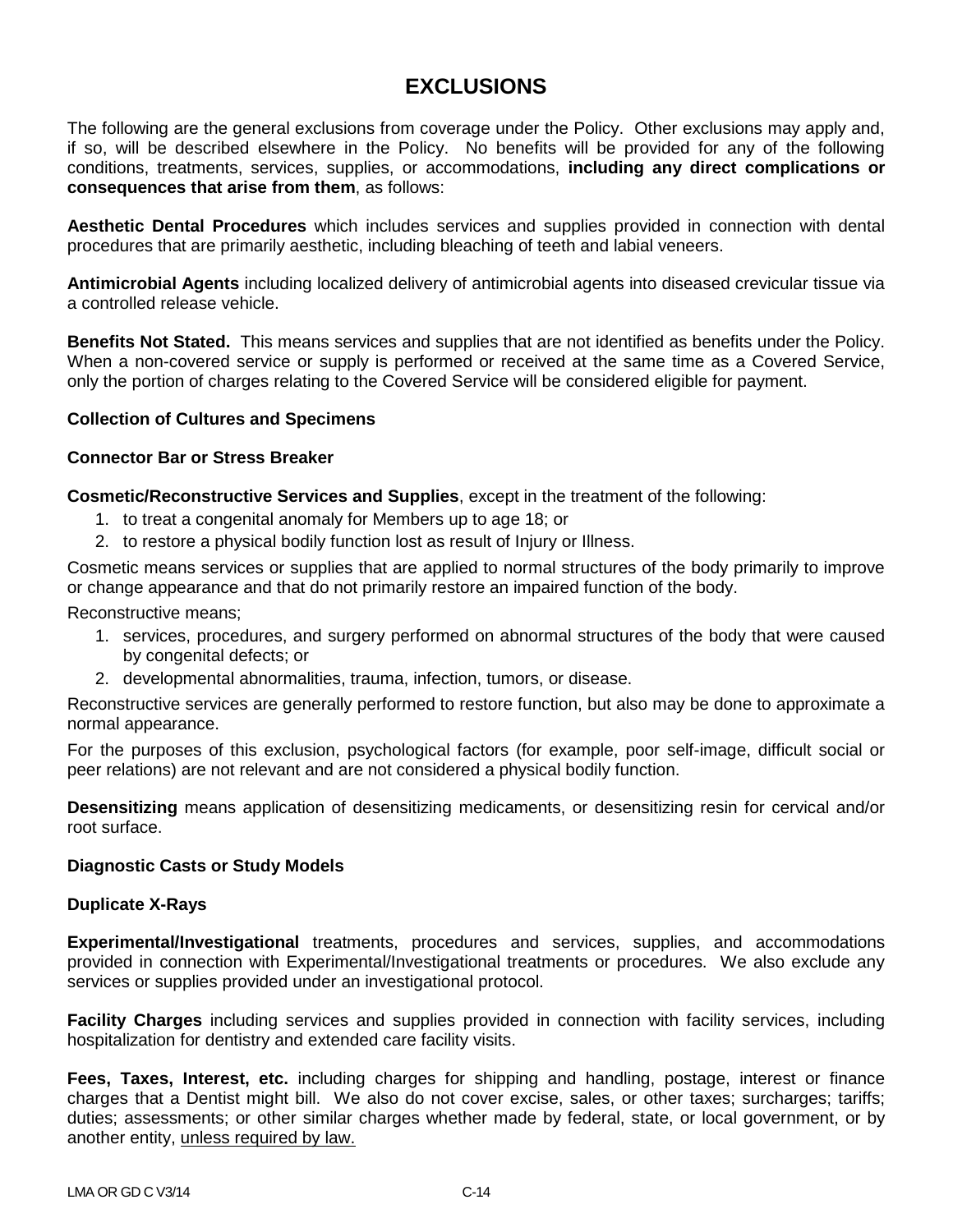## **Fractures of the Mandible**

Services and supplies provided in connection with the treatment of simple or compound fractures of the mandible.

## **Gold Foil Restorations**

### **Home Visits**

**Medication and Supply Charges** including take home drugs, pre-medications, therapeutic drug injections, and supplies.

**Military Service-Related Conditions** which includes services and supplies for treatment of an Illness or Injury caused by or incurred during service in the armed forces of any state or country.

**Motor Vehicle Coverage and Other Insurance Liability** means any Expenses for services and supplies that are payable under any:

- 1. automobile medical, personal injury protection ("PIP"), automobile no-fault, underinsured
- 2. or uninsured motorist coverage;
- 3. homeowner's coverage;
- 4. commercial premises coverage; or
- 5. similar policy or insurance.

This applies when the policy or insurance is either issued to, or makes benefits available to a Member, whether or not the Member makes a claim under such coverage. Further, the Member is responsible for any cost-sharing required by the motor vehicle coverage, unless applicable state law requires otherwise. Once benefits under such policy or insurance are exhausted or deemed to no longer be Injury-related under the no-fault provisions of the Policy, we will provide benefits according to the Policy.

## **Nitrous Oxide**

**Non-Direct Patient Care** and services that are not direct patient care, including:

- 1. charges for appointments scheduled and not kept ("missed appointments");
- 2. charges for preparing medical reports, itemized bills or claim forms (even at our request); or
- 3. visits or consultations that are not in person (including telephone consultations and e-mail exchanges).

**Occlusal Treatment** and supplies provided in connection with dental occlusion, including the following:

- 1. occlusal analysis and adjustments; and
- 2. occlusal guards.

## **Oral Hygiene Instructions**

**Orthodontic Dental Services** and supplies provided in connection with orthodontics, unless an Orthodontic Benefit Rider is attached to this Policy, including the following:

- 1. correction of malocclusion;
- 2. craniomandibular orthopedic treatment;
- 3. other orthodontic treatment;
- 4. Class A orthodontic procedures; and
- 5. procedures for tooth movement, regardless of purpose.

**Personal Comfort Items** primarily used for convenience, contentment, personal hygiene, aesthetics, or other non-therapeutic purposes.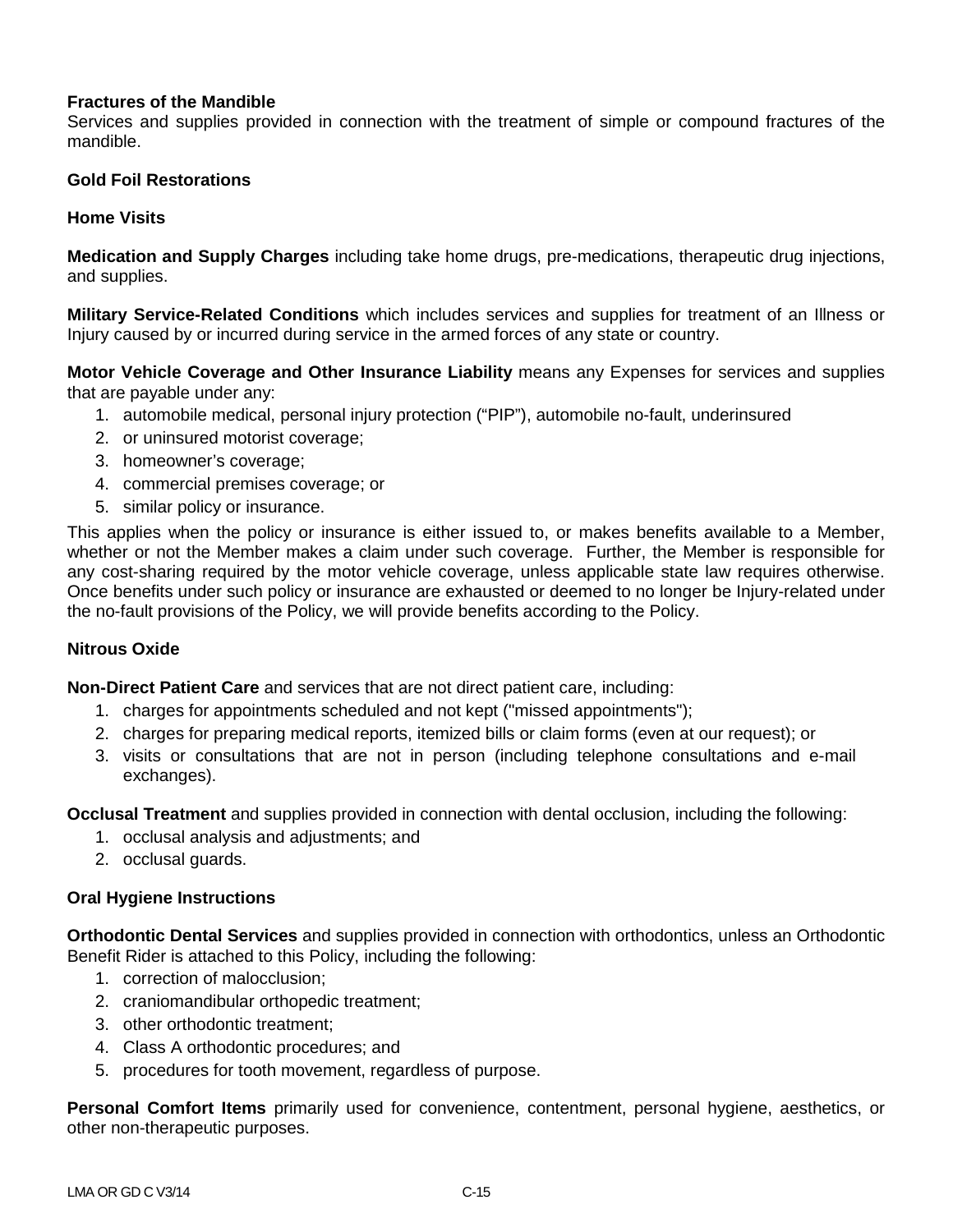## **Photographic Images**

## **Pin Retention in Addition to Restoration**

### **Precision Attachments**

**Prosthesis Services** and supplies in connection with dental prosthesis, including the following:

- 1. initial placement of a Prosthetic Device, when the Prosthetic Device is needed to replace one or more natural teeth that were missing prior to when coverage under this Policy became effective for the Member;
- 2. Surgical placement of a dental implant or an implant supported abutment, repair, maintenance, or removal of a dental implant;
- 3. maxillofacial prosthetic procedures;
- 4. modification of removable prosthesis following implant surgery; and
- 5. replacement services and supplies provided in connection with the replacement of any Prosthetic Device whether lost, stolen, or broken. Replacement of a Prosthetic Device will only be considered a Covered Service if the Prosthetic Device was installed at least 7 years prior to its replacement.

Prosthetic Device includes, but is not limited to, fixed or removable orthodontic appliances, full or partial dentures, fixed or removable bridgework and implants.

## **Provisional Splinting**

### **Riot, Rebellion, War and Illegal Acts**

Services and supplies for treatment of:

- 1. an Illness or Injury caused by a Member's unlawful instigation and/or active participation in a riot or war; whether declared or undeclared, armed invasion or aggression, insurrection, or rebellion; or
- 2. services and supplies for treatment of an Illness or Injury sustained by a Member while in the act of committing an illegal act.

**Self-Help, Non Dental Self-Care, Training, or Instructional Programs** except for services for training or educating a Member, when provided without separate charge in connection with Covered Services.

## **Separate Charges**

Services and supplies that may be billed as separate charges (these are considered inclusive of the billed procedure), including the following:

- 1. any supplies;
- 2. local anesthesia; or
- 3. sterilization.

### **Services and Supplies Provided by a Member of your Immediate Family**

### **Services Performed in a Laboratory**

### **Surgical Procedures**

Services and supplies provided in connection with the following surgical procedures:

- 1. exfolliative cytology sample collection or brush biopsy;
- 2. incision and drainage of abscess extraoral soft tissue, complicated or non-complicated;
- 3. radical resection of maxilla or mandible;
- 4. removal of nonodontogenic cyst, tumor or lesion;
- 5. surgical stent; or
- 6. surgical procedures for isolation of a tooth with rubber dam.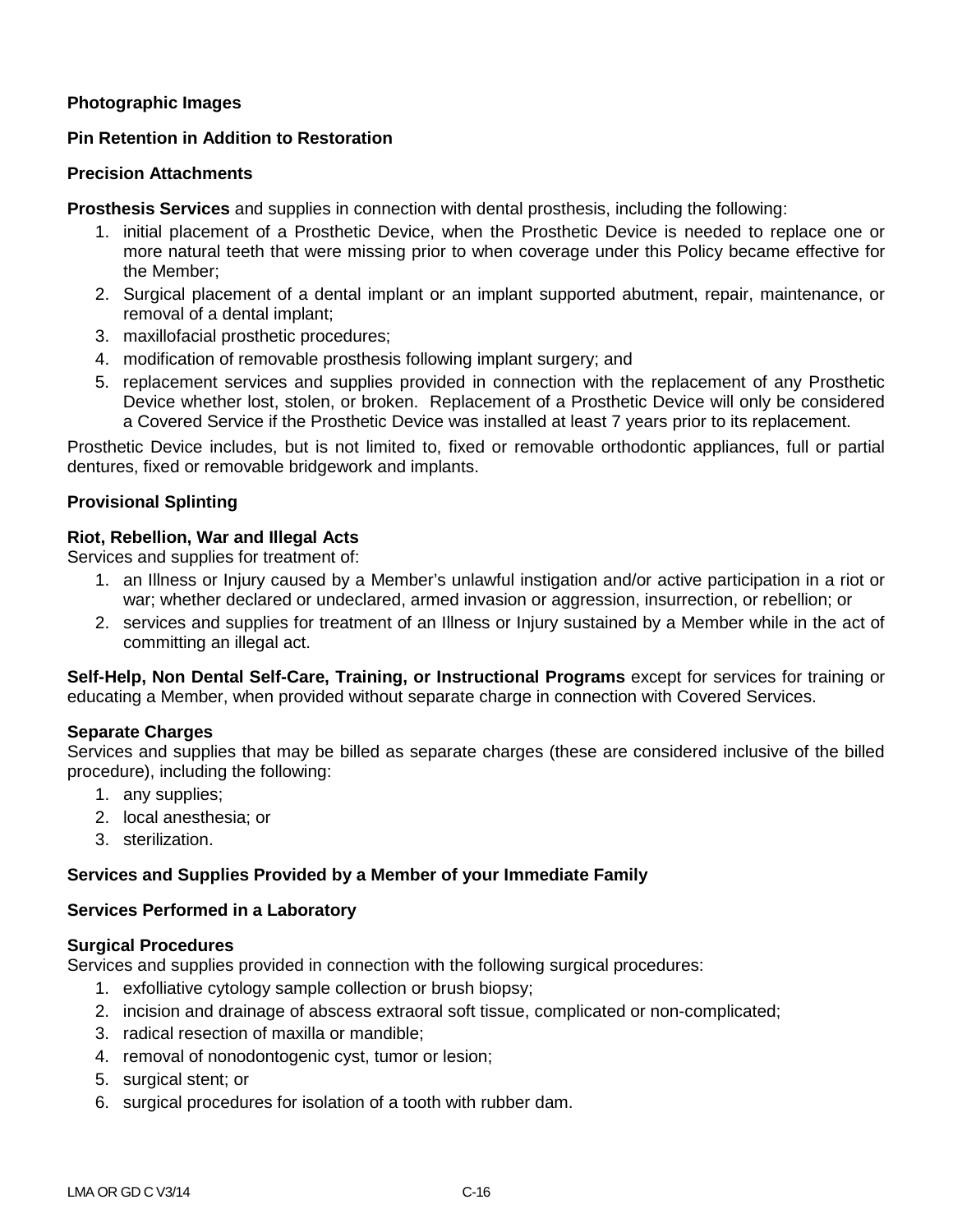**Temporomandibular Joint (TMJ) Dysfunction Treatment Services** and supplies provided in connection with Temporomandibular joint (TMJ) dysfunction.

## **Third Party Liability**

Services and supplies for treatment of Illness or Injury for which a third party is or may be responsible.

**Tooth Transplantation Services** and supplies provided in connection with tooth transplantation, including reimplantation from one site to another and splinting and/or stabilization.

### **Travel and Transportation Expenses**

**Treatment, Procedures, Techniques or Therapies Outside Generally Accepted Dental Care Practices.**

### **Treatment started prior to the Member's Effective Date under this Policy or completed more than 30 days after coverage under this Policy terminates.**

**Work-Related Conditions** and expenses for services and supplies incurred as a result of any work related Injury or Illness, including any claims that are resolved pursuant to a disputed claim settlement for which a Member has or had a right to compensation.

We may require the Member to file a claim for workers' compensation benefits prior to providing any benefits under the Policy. Services and supplies received for work-related Injuries or Illnesses are not covered even if the service or supply is not a covered workers' compensation benefit. The only exception is if a Member is exempt from state or federal workers' compensation law.

### **Disclaimer**

Anything not specifically provided for in the Policy may not be a covered benefit.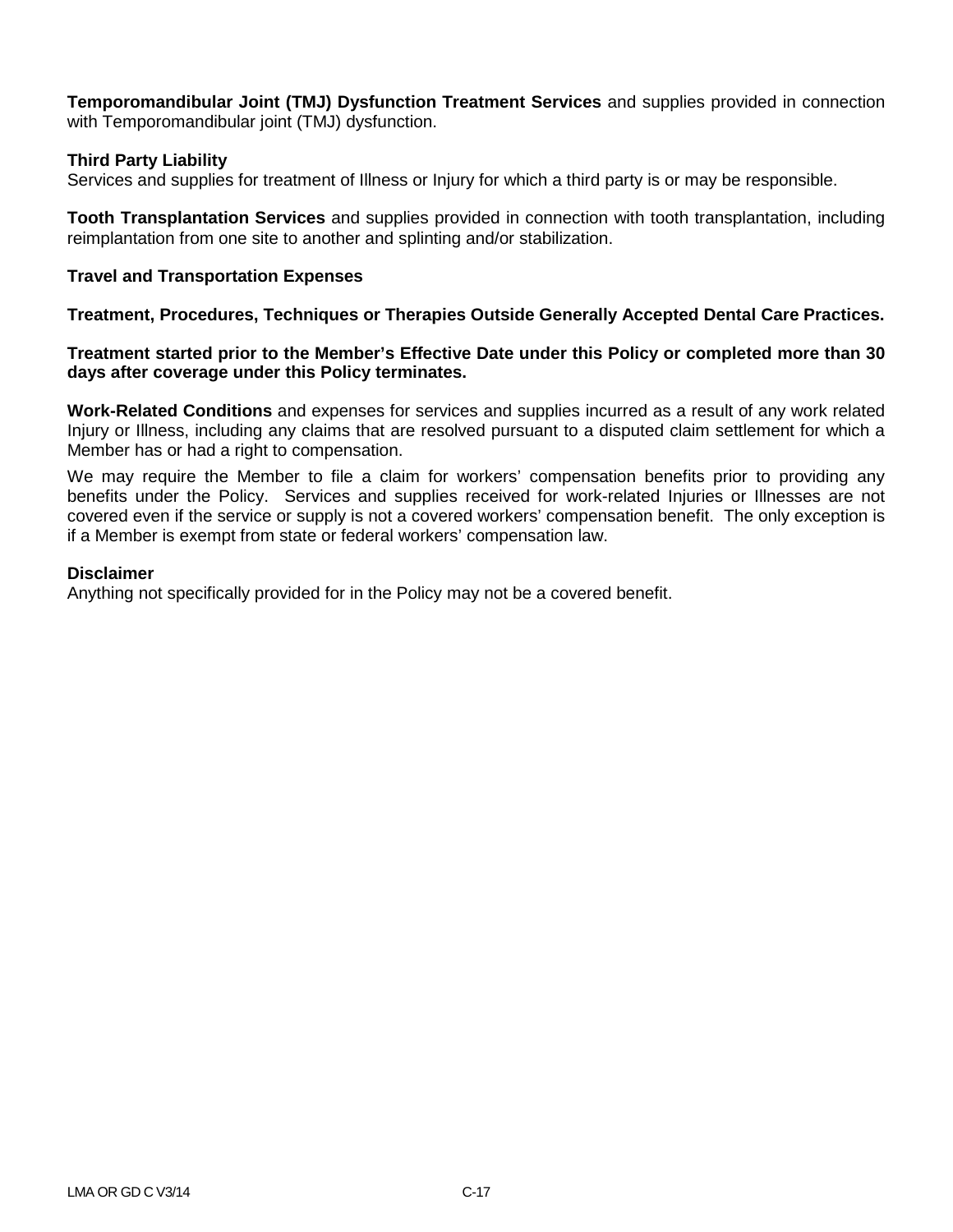## **WHEN COVERAGE ENDS**

This section describes the situations when coverage will end for you and/or your Enrolled Dependents. If one of your Enrolled Dependents is no longer eligible for this coverage, you must notify us within 30 days.

No person will have a right to receive benefits under this Policy after the date it is terminated. Termination of your or your Enrolled Dependent's coverage under this Policy for any reason will completely end all our obligations to provide you or your Enrolled Dependent benefits for Covered Services received after the date of termination. This applies whether or not you or your Enrolled Dependent is then receiving treatment or is in need of treatment for any Illness or Injury incurred or treated before or while this Policy was in effect.

**Policy Termination or Non Renewal** by the Policyholder or by us means coverage ends for you and your Enrolled Dependents on the date the Policy is terminated or not renewed.

In the event this Policy is terminated and coverage is not replaced by the Policyholder, we will mail to the Policyholder a notice of termination. It is then the duty of the Policyholder to send each Enrolled Employee a notice of the termination, explaining rights to continuation or portability of coverage under federal and/or state law.

**If You Are No Longer Eligible** as explained in the following paragraphs, you and your Enrolled Dependents' coverage ends on the last day of the month in which your eligibility ends. However, it may be possible for you and/or your Enrolled Dependents to continue coverage under the Policy according to the COBRA Continuation of Coverage provisions of this Certificate.

### **Termination of Your Employment or You Are Otherwise No Longer Eligible**

If you are no longer eligible due to termination of employment or you are otherwise no longer eligible according to the terms of the Policy, your coverage will end for you and all Enrolled Dependents on the last day of the month in which eligibility ends.

### **Nonpayment of Premium**

If you fail to make required timely contributions to premium, your coverage will end for you and all Enrolled Dependents on the last day of the period for which you have made any required contribution.

## **Termination by You**

Pre-tax contribution and noncontributory coverage: You have the right to terminate this coverage with respect to yourself and your Enrolled Dependents by giving notice to your Employer during your Annual Enrollment Period or after a Qualifying Life Event. Coverage will end on the last day of the month in which we receive such notice. **Qualifying Life Event** for the purposes of terminating or changing coverage elections includes each of the events described under Section 125 of the Internal Revenue Service code. Please contact your Employer for more information.

Post tax contribution: You have the right to terminate this coverage with respect to yourself and your Enrolled Dependents by giving notice to your Employer. Coverage will end on the last day of the month in which we receive such notice.

As a Retiree, you have the right to terminate this coverage at any time with respect to yourself and your Enrolled Dependents by giving notice to the Policyholder. Coverage will end on the last day of the month in which we receive such notice.

Note: As an active Employee, if you voluntarily terminate your coverage, you will not have the opportunity to re-enroll under the next two annual enrollment periods following your termination date. If you are a Retiree or an Employee under a severance agreement and you voluntarily terminate your coverage you will not have the opportunity to re-enroll at any time.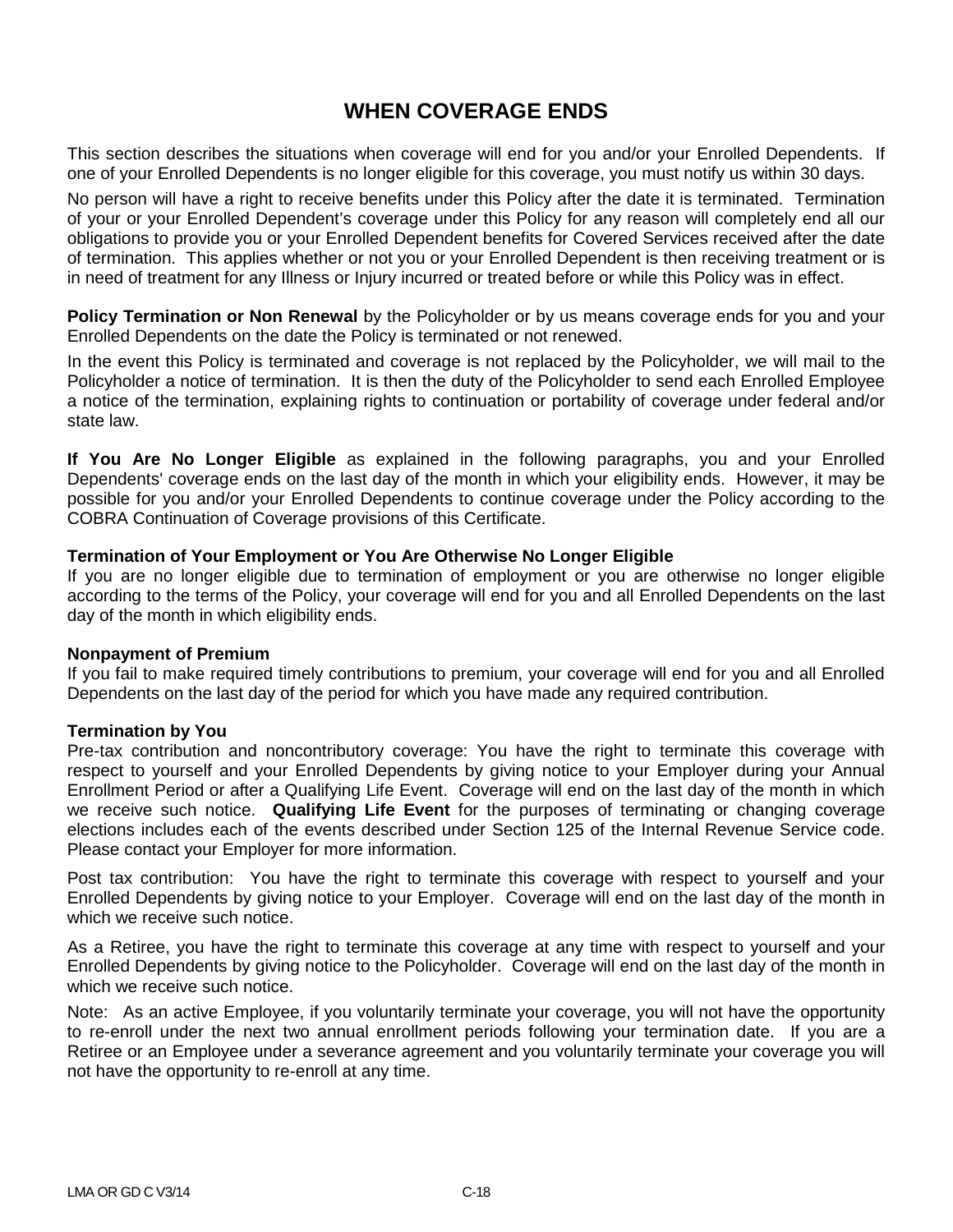## **Fraudulent Use of Benefits**

If you or your Enrolled Dependent engages in an act or practice that constitutes fraud in connection with coverage or makes an intentional misrepresentation of fact in connection with coverage, coverage under this Policy will terminate for that Member. If this coverage terminates for an Enrolled Employee, it will also terminate for the Employee's Enrolled Dependents.

### **Fraud or Misrepresentation in Application**

We have issued this coverage in reliance upon all information furnished to us by you or on behalf of you and your Enrolled Dependents. In the event of any intentional material misrepresentation of fact or fraud regarding a Member (including, but not limited to a person who is listed as a dependent, but does not meet the eligibility requirements listed in this Certificate), coverage under this Policy will terminate for such Member.

**Family and Medical Leave is applicable** if your Employer grants you a leave of absence under the Family and Medical Leave Act of 1993 (Public Law 103-3, "FMLA").

The Act is generally applicable to private employers of 50 or more employees and public employers of any size. You will be entitled to continued coverage under this provision only to the extent you are eligible for leave under the terms of the FMLA. The following rules apply:

- 1. you and your Enrolled Dependents will remain eligible to be enrolled under the Policy during the FMLA leave for a period of up to 12 weeks during a 12-month period for one of the following:
	- a) in order to care for your newly born child;
	- b) in order to care for your Spouse, child, or parent, if such Spouse, child, or parent has a serious health condition;
	- c) the placement of a child with you for adoption or foster care; or
	- d) you suffer a serious physical or mental health condition.

During the FMLA leave, timely payment of the monthly premium must continue to be made through the Employer. The provisions described here will not be available if this Policy terminates.

If you and/or your Enrolled Dependents elect not to remain enrolled during the FMLA leave, you (and/or your Enrolled Dependents) will be eligible to be reenrolled under the Policy on the date you return from the FMLA leave. In order to reenroll after you return from a FMLA leave, you must sign a new application just as if you were a newly eligible employee. In this situation, if you reenroll within the required time, all of the terms and conditions of the Policy will resume at the time of reenrollment as if there had been no lapse in coverage. You (and/or your Enrolled Dependents) will receive credit for any waiting period served prior to the FMLA leave and you will not have to re-serve any probationary period under this Policy, although you and/or your Enrolled Dependents will receive no waiting period credits for the period of non-coverage.

Persons entitled to coverage under this provision will not be entitled to any other extension of benefits described in this section for the same situation that entitles them to coverage under this provision. Entitlement to FMLA leave does not constitute a qualifying event for the purposes of COBRA continuation. However, a person who does not return to active employment following FMLA leave may be entitled to COBRA continuation coverage. The duration of that COBRA continuation will be calculated from the date the person fails to return from the FMLA leave.

The provisions and administration described here are based on the requirements of the Family and Medical Leave Act of 1993, as amended, and will be governed by the FMLA law and any subsequent amendments and regulations. If any conflicts arise between the provisions described here and FMLA, the minimum requirements of FMLA will govern. This leave provision is available only to employers that are required by law to comply. The Employer must keep us advised regarding the eligibility for coverage of any employee who may be entitled to the benefits extended by FMLA.

**NOTE:** The Family and Medical Leave provision is not available to Retirees or Employees covered under a Severance Agreement.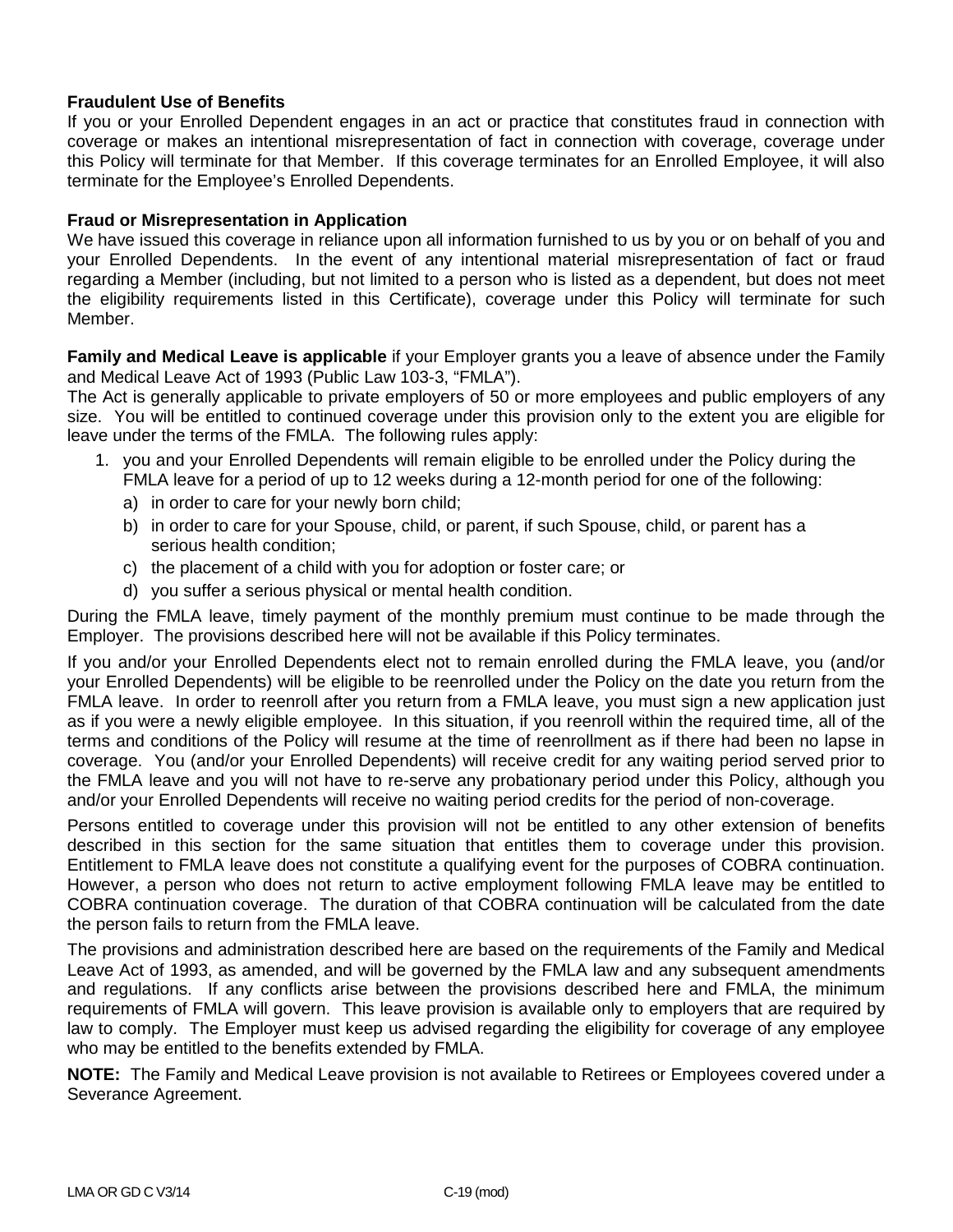### **Leave of Absence**

If you are granted a non-FMLA temporary leave of absence by your Employer, you can continue coverage for up to three months. Premiums must be paid through the Employer in order to maintain coverage during a leave of absence.

A leave of absence is a period off work granted by your Employer at your request during which you are still considered to be employed and are carried on the employment records of the Employer. A leave can be granted for any reason acceptable to the Employer. If you are on leave for an FMLA-qualifying reason, you remain eligible under the Policy only for a period equivalent to FMLA leave and may not also continue coverage under a non-FMLA leave.

**NOTE:** The Leave of Absence provision is not available to Retirees or Employees covered under a Severance Agreement.

### **When your Enrolled Dependents are No Longer Eligible**

If your dependent is no longer eligible as explained in the following paragraphs (unless specified to the contrary below), their coverage will end on the last day of the month in which their eligibility ends. However, it may be possible for an ineligible dependent to continue coverage under the Policy according to the COBRA Continuation of Coverage provisions of this Certificate.

#### **Divorce, Annulment or Termination of Domestic Partnership**

Eligibility ends for your enrolled Spouse and the Spouse's children (unless such children remain eligible by virtue of their continuing relationship to you) on the last day of the month in which a divorce, annulment or termination of domestic partnership is final.

#### **If You Die**

If you die, coverage for your Enrolled Dependents ends on the last day of the month in which your death occurs.

### **Loss of Dependent Status**

- 1. for an enrolled child who is no longer an eligible dependent due to exceeding the dependent age limit, eligibility ends on the last day of the month in which the child exceeds the dependent age limit; or
- 2. for an enrolled child who marries, eligibility ends on the last day of the month in which the marriage occurs; or
- 3. for an enrolled child who is no longer eligible due to disruption of placement prior to legal adoption and who is removed from placement, eligibility ends on the date the child is removed from placement; or
- 4. for an enrolled child who is no longer an eligible dependent for any other cause (not described above), eligibility ends on the last day of the month in which the child is no longer a Dependent.

### **Certificates of Creditable Coverage**

Requests for and inquiries about required certificates relating to period(s) of creditable coverage under the Policy should be directed to the Policyholder, or to us at PO Box 1271, M/S E8L, Portland, OR 97207-1271.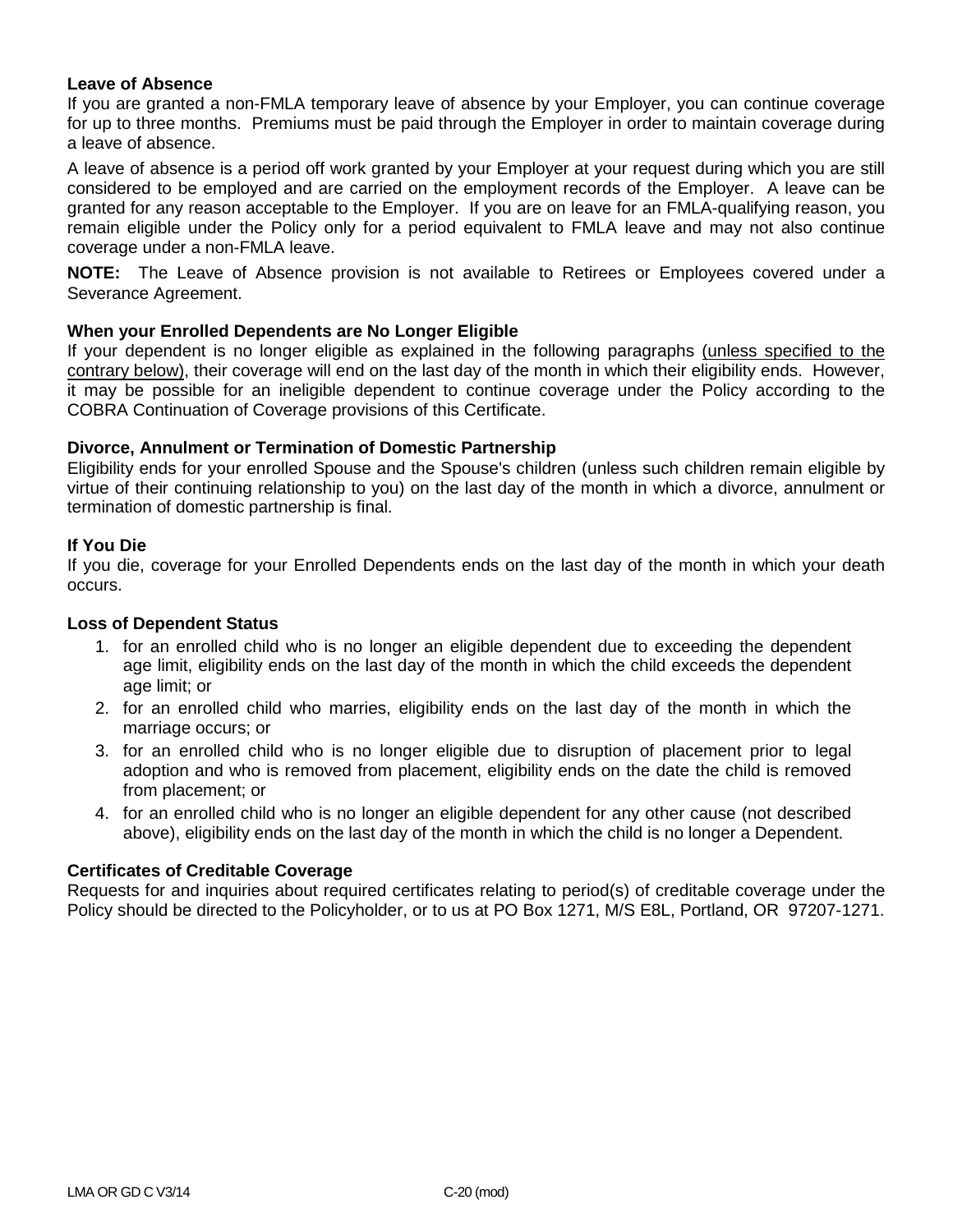# **COBRA CONTINUATION OF COVERAGE**

COBRA is a continuation of this coverage for a limited time after certain events cause a loss of eligibility. COBRA continuation does not apply to all groups. Complete details are available from your Employer.

If your Employer is subject to COBRA, COBRA continuation is available to your Enrolled Dependents if they lose eligibility because:

- 1. your employment is terminated (unless the termination is for gross misconduct); or
- 2. your hours of work are reduced; or
- 3. you die; or
- 4. you and your Spouse divorce, the marriage is annulled; or
- 5. you and your domestic partner terminate the domestic partnership; or
- 6. you become entitled to Medicare benefits; or
- 7. your Enrolled Dependent loses eligibility as a dependent child under this coverage.

COBRA is also available to you if you lose eligibility because your employment terminates (other than for gross misconduct) or your hours of work are reduced. (A special COBRA continuation also applies to you and your Enrolled Dependents under certain conditions if you are retired and your Employer files for bankruptcy. Complete details are available from your Employer.)

There are some circumstances involving disability or the occurrence of a second one of these events that can result in extension of the limited period of continuation following a termination of employment or reduction in working hours. COBRA also can terminate earlier than the maximum periods. See your Employer for details.

## **General Rules**

Generally, you or your Enrolled Dependents are responsible for payment of the full premium for COBRA continuation, plus an administration fee, even if the Employer contributes toward the premiums of those not on COBRA continuation. The administration fee is 2% or, during any period of extension for disability, 50%.

In order to preserve your and your Enrolled Dependent's rights under COBRA, you or your Enrolled Dependents must inform the Employer in writing within 60 days:

- 1. of your divorce, annulment, termination of domestic partnership, or loss of dependent child status; or
- 2. if your initial loss of eligibility was due to your termination of employment or reduction in working hours and you experience another one of the events listed above; or
- 3. a Social Security disability determination that you or your Enrolled Dependent was disabled for Social Security purposes at the time of a termination of employment or reduction in working hours or within the first 60 days of COBRA continuation following that event. (If a final determination is later made that you or your Enrolled Dependent is no longer disabled for Social Security purposes, you or your Enrolled Dependent must provide the Employer notice of that determination within 30 days of the date it is made.)

The Employer also must meet certain notification, election and payment deadline requirements. It is therefore very important that you keep the Employer informed of the current address of all Members who are or may become qualified beneficiaries.

If you or your Enrolled Dependents do not elect COBRA continuation coverage, coverage under the Policy will end according to the terms of the Policy and we will not pay claims for services provided on and after the date coverage ends. Further, this may jeopardize your or your Enrolled Dependents' future eligibility for an individual plan.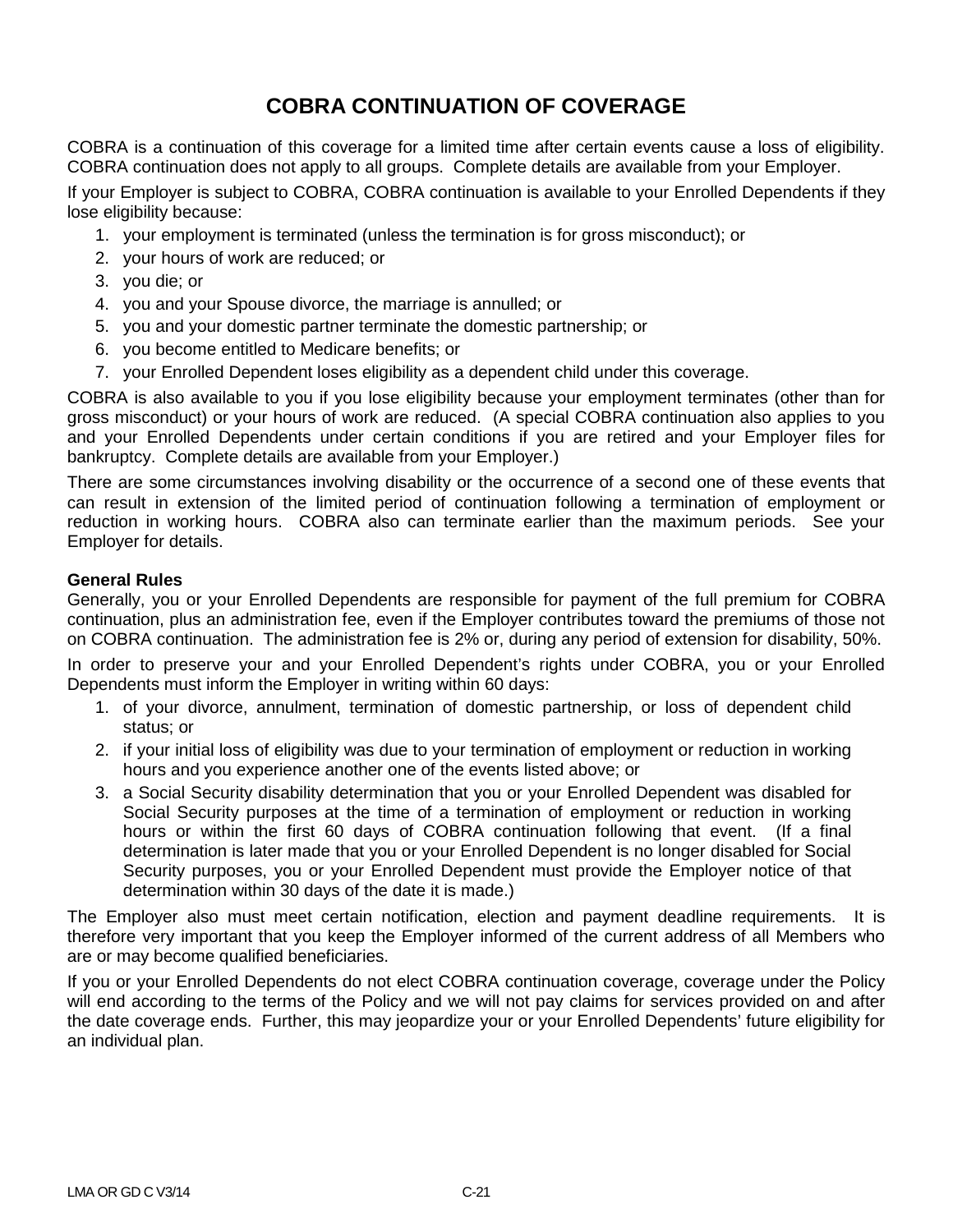# **COORDINATION OF BENEFITS**

The Coordination of Benefits (COB) provision applies when a person has health care coverage under more than one Plan. Plan is defined below.

The order of benefit determination rules govern the order in which each Plan will pay a claim for benefits. The Plan that pays first is called the Primary plan. The Primary plan must pay benefits in accordance with its policy terms without regard to the possibility that another Plan may cover some expenses. The Plan that pays after the Primary plan is the Secondary plan. The Secondary plan may reduce the benefits it pays so that payments from all Plans do not exceed 100% of the total Allowable expense.

### **Definitions**

- A. A Plan is any of the following that provides benefits or services for medical or dental care or treatment. If separate contracts are used to provide coordinated coverage for members of a group, the separate contracts are considered parts of the same plan and there is no COB among those separate contracts.
	- 1. Plan includes: group insurance contracts, health maintenance organization (HMO) contracts, closed panel plans or other forms of group or group-type coverage (whether insured or uninsured); medical care components of group long- term care contracts, such as skilled nursing care; and Medicare or any other federal governmental plan, as permitted by law.
	- 2. Plan does not include: hospital indemnity coverage or other fixed indemnity coverage; accident only coverage; specified disease or specified accident coverage; school accident type coverage; benefits for non-medical components of group long-term care policies; Medicare supplement policies; Medicaid policies; or coverage under other federal governmental plans, unless permitted by law.

Each contract for coverage under (1) or (2) is a separate Plan. If a Plan has two parts and COB rules apply only to one of the two, each of the parts is treated as a separate Plan.

- B. This plan means, in a COB provision, the part of the contract providing the health care benefits to which the COB provision applies and which may be reduced because of the benefits of other plans. Any other part of the contract providing health care benefits is separate from This plan. A contract may apply one COB provision to certain benefits, such as dental benefits, coordinating only with similar benefits, and may apply another COB provision to coordinate other benefits.
- C. The order of benefit determination rules determine whether This plan is a Primary plan or Secondary plan when the person has health care coverage under more than one Plan.

When This plan is primary, it determines payment for its benefits first before those of any other Plan without considering any other Plan's benefits. When This plan is secondary, it determines its benefits after those of another Plan and may reduce the benefits it pays so that all Plan benefits do not exceed 100% of the total Allowable expense.

D. Allowable expense is a health care expense, including deductibles, coinsurance and copayments, that is covered at least in part by any Plan covering the person. When a Plan provides benefits in the form of services, the reasonable cash value of each service will be considered an Allowable expense and a benefit paid. An expense that is not covered by any Plan covering the person is not an Allowable expense. In addition, any expense that a provider by law or in accordance with a contractual agreement is prohibited from charging a covered person is not an Allowable expense.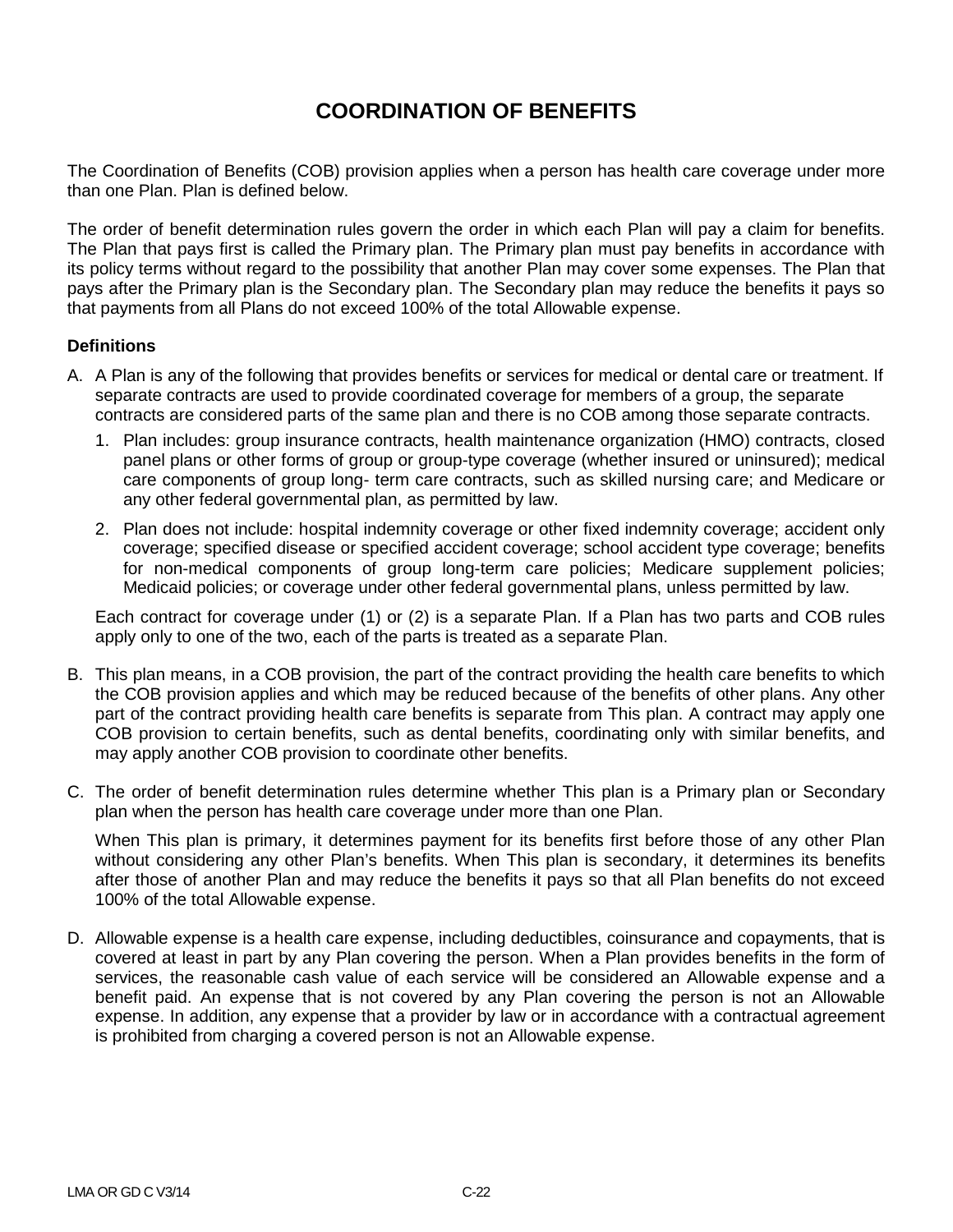The following are examples of expenses that are not Allowable expenses:

- 1. The difference between the cost of a semi-private hospital room and a private hospital room is not an Allowable expense, unless one of the Plans provides coverage for private hospital room expenses.
- 2. If a person is covered by 2 or more Plans that compute their benefit payments on the basis of usual and customary fees or relative value schedule reimbursement methodology or other similar reimbursement methodology, any amount in excess of the highest reimbursement amount for a specific benefit is not an Allowable expense.
- 3. If a person is covered by 2 or more Plans that provide benefits or services on the basis of negotiated fees, an amount in excess of the highest of the negotiated fees is not an Allowable expense.
- 4. If a person is covered by one Plan that calculates its benefits or services on the basis of usual and customary fees or relative value schedule reimbursement methodology or other similar reimbursement methodology and another Plan that provides its benefits or services on the basis of negotiated fees, the Primary plan's payment arrangement shall be the Allowable expense for all Plans. However, if the provider has contracted with the Secondary plan to provide the benefit or service for a specific negotiated fee or payment amount that is different than the Primary plan's payment arrangement and if the provider's contract permits, the negotiated fee or payment shall be the Allowable expense used by the Secondary plan to determine its benefits.
- 5. The amount of any benefit reduction by the Primary plan because a covered person has failed to comply with the Plan provisions is not an Allowable expense. Examples of these types of plan provisions include second surgical opinions, precertification of admissions, and preferred provider arrangements.
- E. Closed panel plan is a Plan that provides health care benefits to covered persons primarily in the form of services through a panel of providers that have contracted with or are employed by the Plan, and that excludes coverage for services provided by other providers, except in cases of emergency or referral by a panel member.
- F. Custodial parent is the parent awarded custody by a court decree or, in the absence of a court decree, is the parent with whom the child resides more than one half of the calendar year excluding any temporary visitation.

## **Order of Benefit Determination Rules**

When a person is covered by two or more Plans, the rules for determining the order of benefit payments are as follows:

- A. The Primary plan pays or provides its benefits according to its terms of coverage and without regard to the benefits of under any other Plan.
- B. (1) Except as provided in Paragraph (2), a Plan that does not contain a coordination of benefits provision that is consistent with this regulation is always primary unless the provisions of both Plans state that the complying plan is primary.

(2) Coverage that is obtained by virtue of membership in a group that is designed to supplement a part of a basic package of benefits and provides that this supplementary coverage shall be excess to any other parts of the Plan provided by the contract holder. Examples of these types of situations are major medical coverages that are superimposed over base plan hospital and surgical benefits, and insurance type coverages that are written in connection with a Closed panel plan to provide out-of-network benefits.

C. A Plan may consider the benefits paid or provided by another Plan in calculating payment of its benefits only when it is secondary to that other Plan.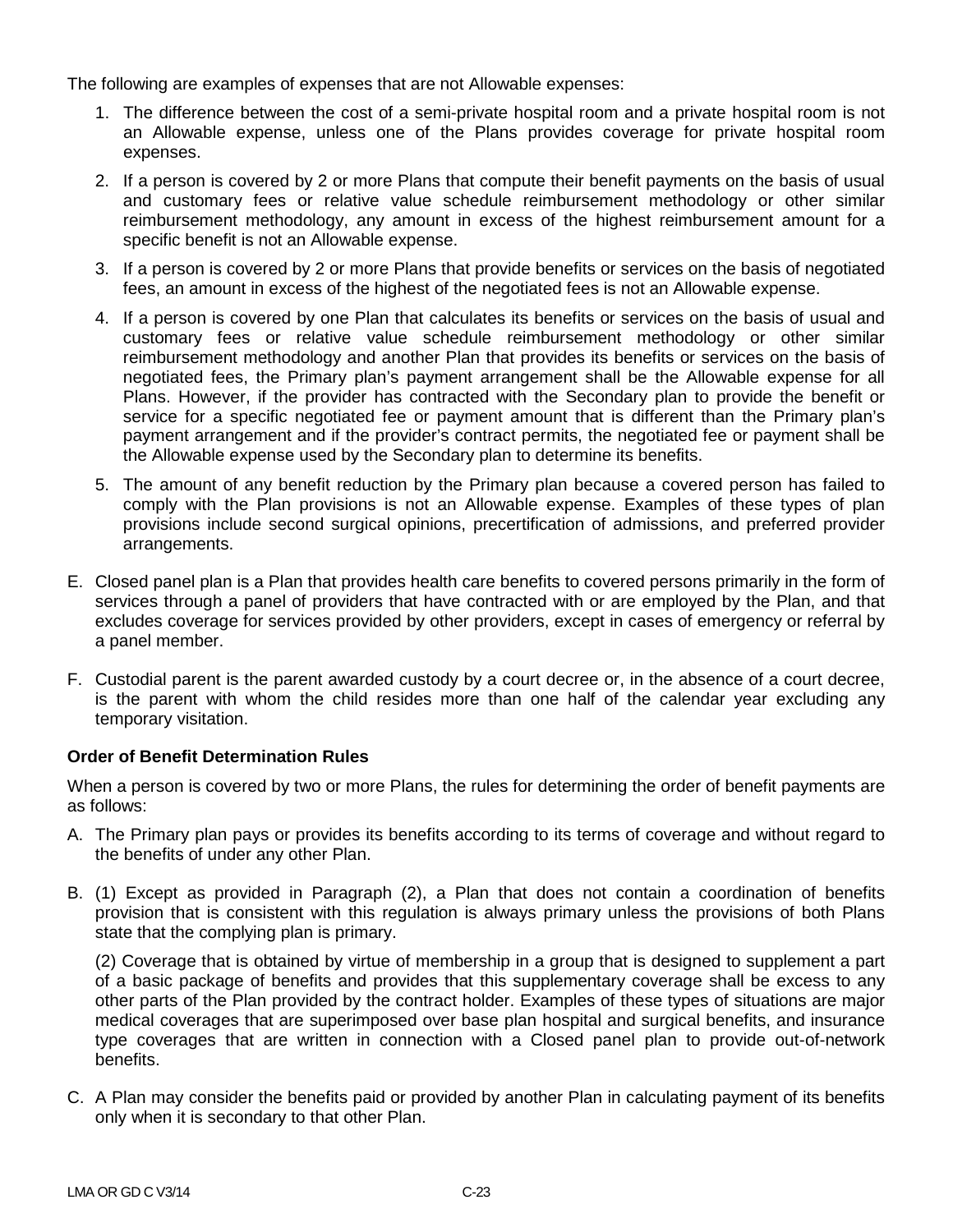- D. Each Plan determines its order of benefits using the first of the following rules that apply:
	- 1. Non-Dependent or Dependent. The Plan that covers the person other than as a dependent, for example as an employee, member, subscriber or retiree is the Primary plan and the Plan that covers the person as a dependent is the Secondary plan. However, if the person is a Medicare beneficiary and, as a result of federal law, Medicare is secondary to the Plan covering the person as a dependent; and primary to the Plan covering the person as other than a dependent (e.g. a retired employee); then the order of benefits between the two Plans is reversed so that the Plan covering the person as an employee, member, subscriber or retiree is the Secondary plan and the other Plan is the Primary plan.
	- 2. **Dependent Child Covered Under More Than One Plan**. Unless there is a court decree stating otherwise, when a dependent child is covered by more than one Plan the order of benefits is determined as follows:
		- a. For a dependent child whose parents are married or are living together, whether or not they have ever been married:

The Plan of the parent whose birthday falls earlier in the calendar year is the Primary plan; or

If both parents have the same birthday, the Plan that has covered the parent the longest is the Primary plan.

- b. For a dependent child whose parents are divorced or separated or not living together, whether or not they have ever been married:
	- i. If a court decree states that one of the parents is responsible for the dependent child's health care expenses or health care coverage and the Plan of that parent has actual knowledge of those terms, that Plan is primary. This rule applies to plan years commencing after the Plan is given notice of the court decree;
	- ii. If a court decree states that both parents are responsible for the dependent child's health care expenses or health care coverage, the provisions of Subparagraph (a) above shall determine the order of benefits;
	- iii. If a court decree states that the parents have joint custody without specifying that one parent has responsibility for the health care expenses or health care coverage of the dependent child, the provisions of Subparagraph (a) above shall determine the order of benefits; or
	- iv. If there is no court decree allocating responsibility for the dependent child's health care expenses or health care coverage, the order of benefits for the child are as follows:

The Plan covering the Custodial parent;

The Plan covering the spouse of the Custodial parent; The Plan covering the non-custodial parent; and then

The Plan covering the spouse of the non-custodial parent.

- c. For a dependent child covered under more than one Plan of individuals who are not the parents of the child, the provisions of Subparagraph (a) or (b) above shall determine the order of benefits as if those individuals were the parents of the child.
- 3. Active Employee or Retired or Laid-off Employee. The Plan that covers a person as an active employee, that is, an employee who is neither laid off nor retired, is the Primary plan. The Plan covering that same person as a retired or laid-off employee is the Secondary plan. The same would hold true if a person is a dependent of an active employee and that same person is a dependent of a retired or laid-off employee. If the other Plan does not have this rule, and as a result, the Plans do not agree on the order of benefits, this rule is ignored. This rule does not apply if the rule labeled D(1) can determine the order of benefits.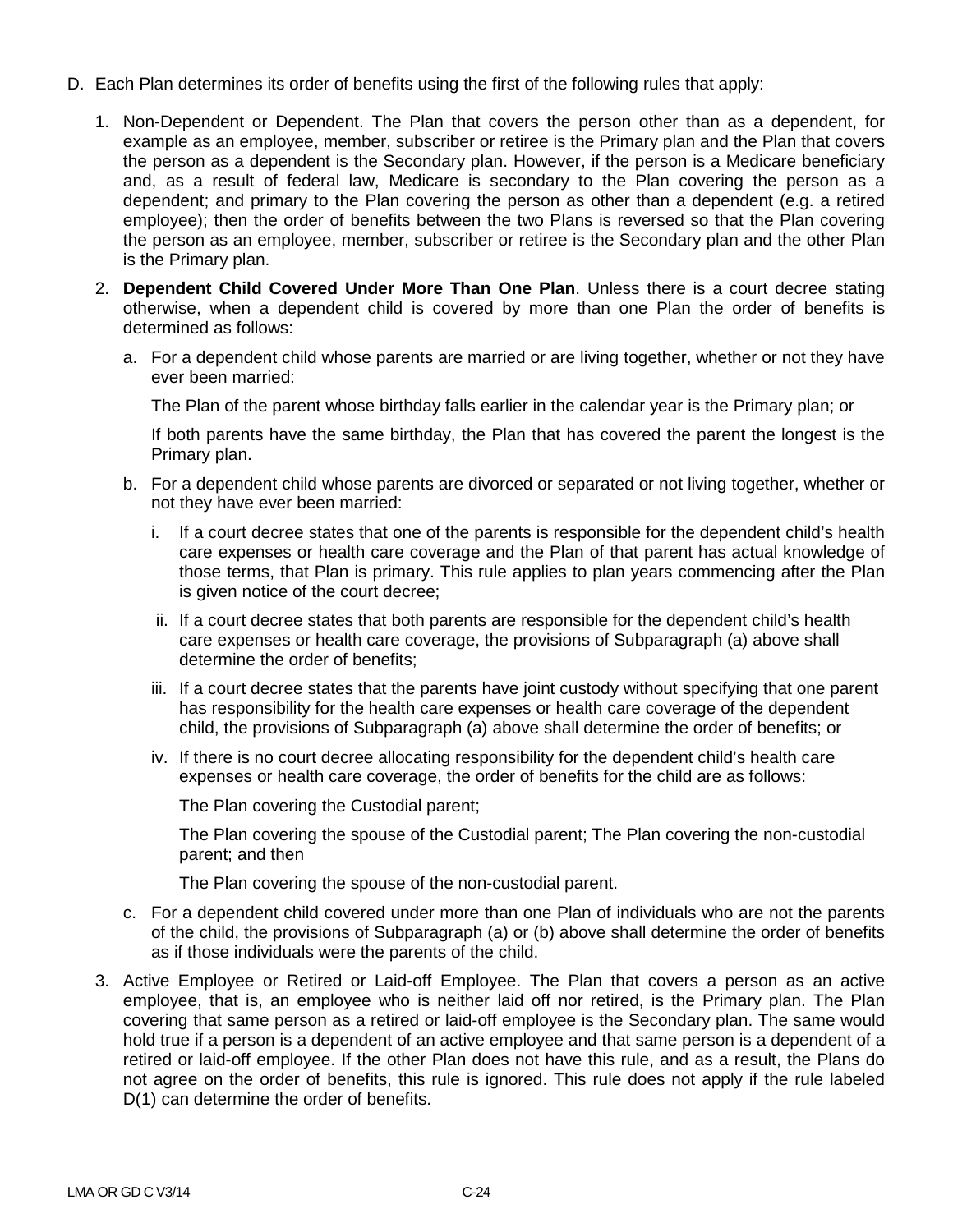- 4. COBRA or State Continuation Coverage. If a person whose coverage is provided pursuant to COBRA or under a right of continuation provided by state or other federal law is covered under another Plan, the Plan covering the person as an employee, member, subscriber or retiree or covering the person as a dependent of an employee, member, subscriber or retiree is the Primary plan and the COBRA or state or other federal continuation coverage is the Secondary plan. If the other Plan does not have this rule, and as a result, the Plans do not agree on the order of benefits, this rule is ignored. This rule does not apply if the rule labeled D(1) can determine the order of benefits.
- 5. Longer or Shorter Length of Coverage. The Plan that covered the person as an employee, member, subscriber or retiree longer is the Primary plan and the Plan that covered the person the shorter period of time is the Secondary plan.
- 6. If the preceding rules do not determine the order of benefits, the Allowable expenses shall be shared equally between the Plans meeting the definition of Plan. In addition, This plan will not pay more than it would have paid had it been the Primary plan.

## **Effect On The Benefits Of This Plan**

- A. When This plan is secondary, it may reduce its benefits so that the total benefits paid or provided by all Plans during a plan year are not more than the total Allowable expenses. In determining the amount to be paid for any claim, the Secondary plan will calculate the benefits it would have paid in the absence of other health care coverage and apply that calculated amount to any Allowable expense under its Plan that is unpaid by the Primary plan. The Secondary plan may then reduce its payment by the amount so that, when combined with the amount paid by the Primary plan, the total benefits paid or provided by all Plans for the claim do not exceed the total Allowable expense for that claim. In addition, the Secondary plan shall credit to its plan deductible any amounts it would have credited to its deductible in the absence of other health care coverage.
- B. If a covered person is enrolled in two or more Closed panel plans and if, for any reason, including the provision of service by a non-panel provider, benefits are not payable by one Closed panel plan, COB shall not apply between that Plan and other Closed panel plans.

## **Right To Receive And Release Needed Information**

Certain facts about health care coverage and services are needed to apply these COB rules and to determine benefits payable under This plan and other Plans. LifeMap may get the facts it needs from or give them to other organizations or persons for the purpose of applying these rules and determining benefits payable under This plan and other Plans covering the person claiming benefits. LifeMap need not tell, or get the consent of, any person to do this. Each person claiming benefits under This plan must give LifeMap any facts it needs to apply those rules and determine benefits payable.

### **Facility Of Payment**

A payment made under another Plan may include an amount that should have been paid under This plan. If it does, LifeMap may pay that amount to the organization that made that payment. That amount will then be treated as though it were a benefit paid under This plan. LifeMap will not have to pay that amount again. The term "payment made" includes providing benefits in the form of services, in which case "payment made" means the reasonable cash value of the benefits provided in the form of services.

## **Right Of Recovery**

If the amount of the payments made by LifeMap is more than it should have paid under this COB provision, it may recover the excess from one or more of the persons it has paid or for whom it has paid; or any other person or organization that may be responsible for the benefits or services provided for the covered person. The "amount of the payments made" includes the reasonable cash value of any benefits provided in the form of services.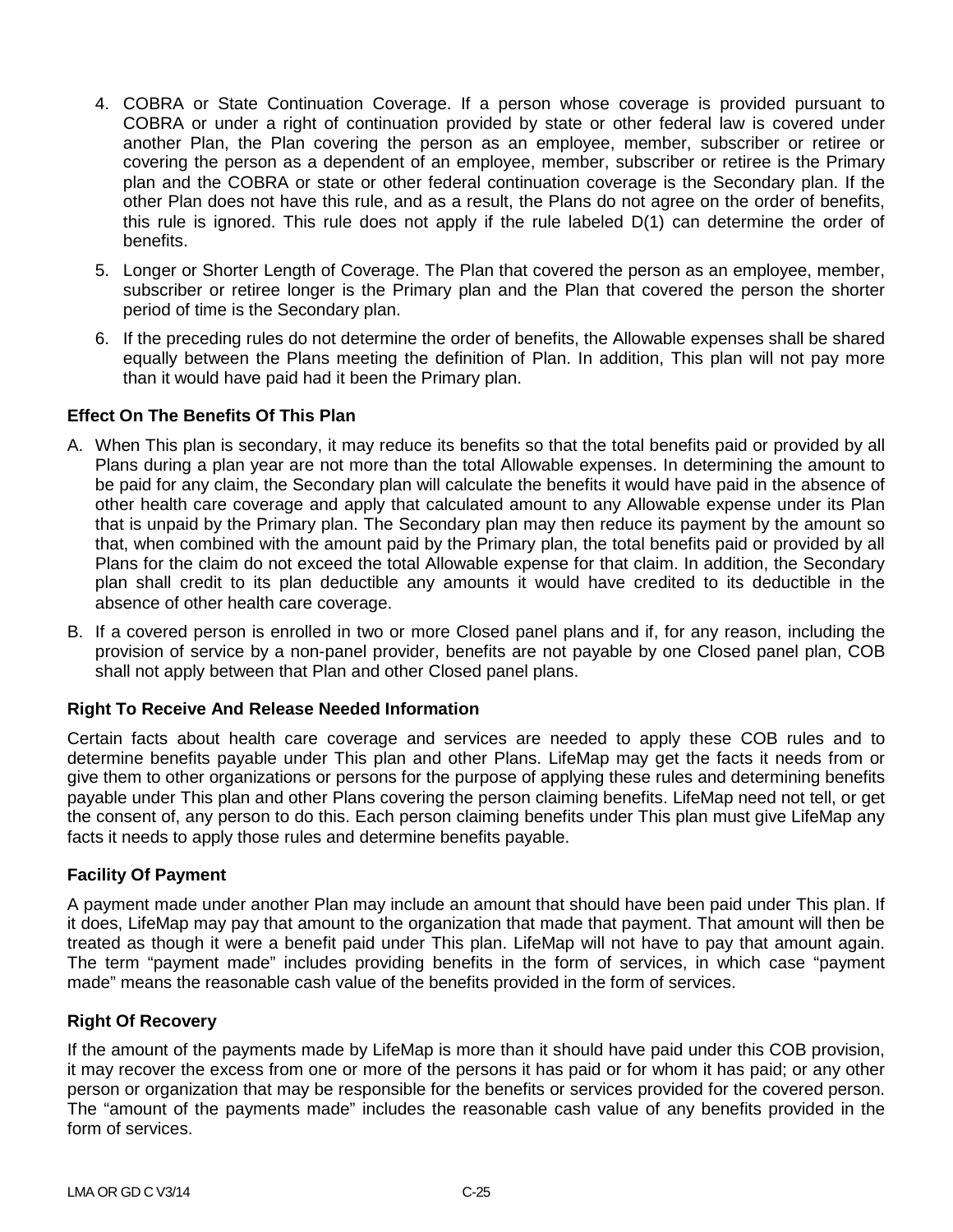# **CLAIMS PROVISIONS**

This section explains a variety of matters related to administering benefits and/or claims, including situations that may arise when your health care expenses are the responsibility of a source other than us.

### **Identification Card**

When you, the Enrolled Employee, enroll with LifeMap Assurance Company, you will receive an identification card. It will include important information such as your identification number, your Group number, and your name.

It is important to keep your identification card with you at all times. Be sure to present it to your Dentist before receiving care.

If you lose your card, or if it is destroyed, you can obtain a new one by calling our customer service department at (888) 777-9368. If coverage under the Policy terminates, your identification card will no longer be valid.

### **Calendar Year and Policy Year**

The Calendar Year Deductible and Calendar Year Maximum provisions are generally calculated on a Calendar Year basis. This Policy is renewed, with or without changes, each Policy Year. A Policy Year is the 12-month period following either the Policy's original Effective Date or subsequent renewal date. A Policy Year may or may not be the same as a Calendar Year.

If your Policy is renewed mid-Calendar Year and during that Calendar Year:

- 1. you paid toward the Calendar Year Deductible, you will get credit for that amount under the renewed Policy for the same Calendar Year; but
- 2. if the Calendar Year Deductible amount increases mid-Calendar Year, you will need to meet the new Deductible requirement minus any amount you had paid under the previous Benefit Schedule during that same Calendar Year; and
- 3. if you had an amount accumulated toward the Calendar Year Maximum, this amount will be applied to the Calendar Year Maximum under the renewed Policy during that same Calendar Year.

## **When Benefits Are Available**

In order for dental expenses to be covered under the Policy, they must be incurred while coverage is in effect. Coverage is in effect when all of the following conditions are met:

- 1. the person is eligible to be covered according to the eligibility provisions of the Policy;
- 2. the person has applied for coverage and has been accepted by us; and
- 3. premium for the person for the current month has been paid by the Policyholder on a timely basis.

The expense of a service is incurred on the day the service is rendered and the expense of a supply is incurred on the day the supply is delivered to you.

### **Notice of Claim**

Written notice of any loss resulting in a claim being filed under this Policy must be given to us within 20 days after the loss occurs, or as soon as reasonably possible.

### **Claim Forms**

When notice of claim is received, we will send you the forms for filing proof of loss. If the forms are not received within 15 days, you can send us written proof of loss without waiting for the forms.

### **Proof of Loss**

Written proof of loss must be received within 90 days after the date of the loss for which a claim is made.

We will not deny or reduce any claim if it was not reasonably possible to furnish us proof in the time required. In any event, proof must be furnished within one year after it is due, unless you are legally incapable of doing so.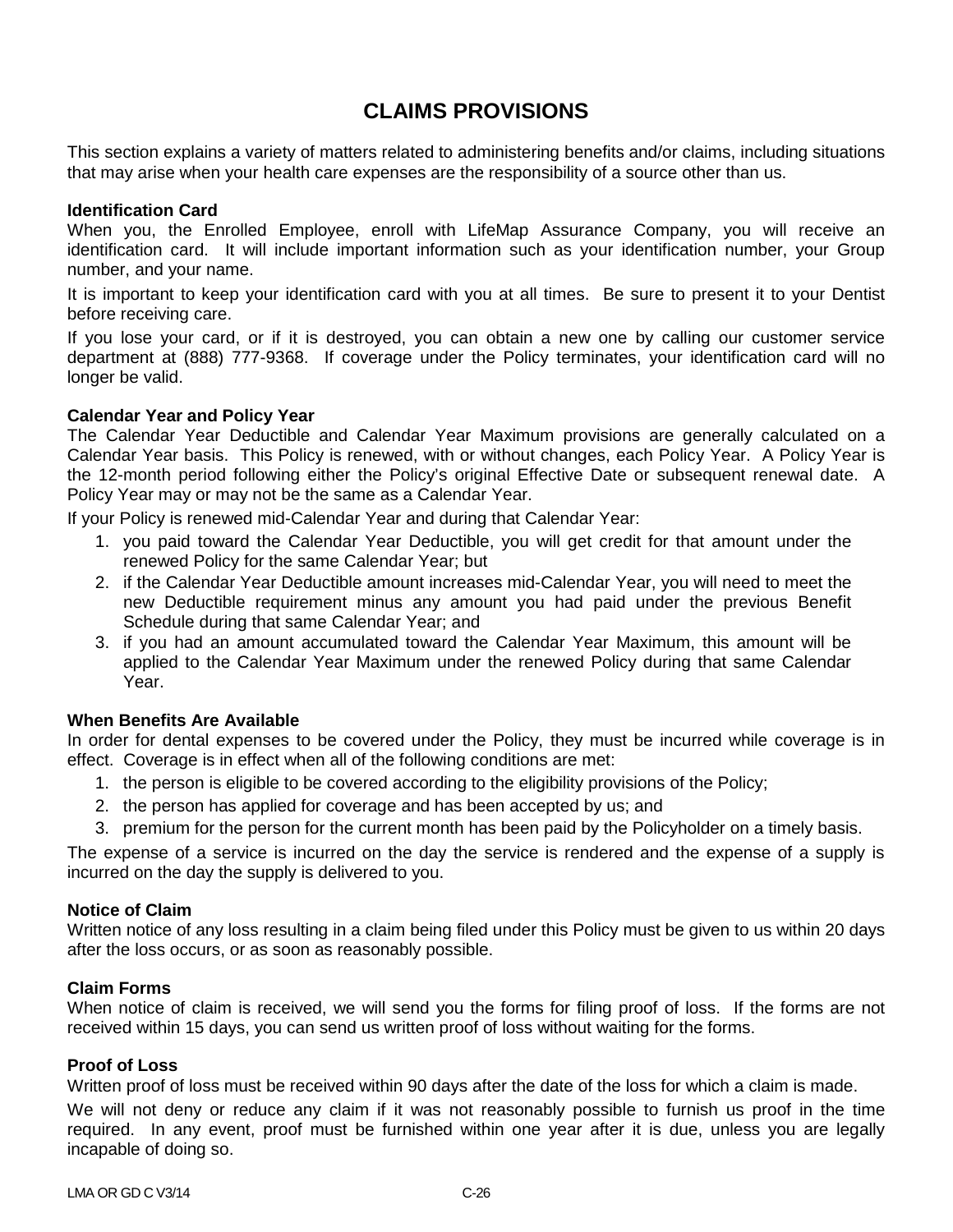## **Dental Claims**

In order for us to pay for Covered Services, you or the Dentist must first send us a claim. Be sure the claim is complete and includes the following information:

- 1. an itemized description of the services given and the charges for them;
- 2. the date treatment was given;
- 3. the diagnosis;
- 4. the patient's name and the group and identification numbers; and
- 5. the treating Dentist's name, address, TIN and license number.

## **Participating Dentist Claims**

You must present your identification card when obtaining Covered Services from a Participating Dentist. The Participating Dentist will furnish us with the forms and information we need to process your claim. You are responsible for providing any additional information requested.

### **Participating Dentist Reimbursement**

We will pay a Participating Dentist directly for Covered Services. Participating Dentists have agreed to accept the Allowed Amount as full compensation for Covered Services. Your share of the Allowed Amount is any amount you must pay due to the Calendar Year Deductible and/or Coinsurance. A Participating Dentist may require you to pay your share at the time you receive care or treatment.

## **Nonparticipating Dentist Claims**

In order for us to pay for Covered Services rendered by a Nonparticipating Dentist, you or the Dentist must first send us a claim. Be sure the claim is complete and includes the information listed under Dental Claims.

### **Nonparticipating Dentist Reimbursement**

Nonparticipating Dentists have not agreed to accept the Allowed Amount as full compensation for Covered Services, so you are responsible for paying any difference between the amount billed by the Nonparticipating Dentist and the Allowed Amount, in addition to any amount you must pay due to the Calendar Year Deductible and/or Coinsurance.

**Freedom of Choice of Dentist** means that nothing contained in the Policy is designed to restrict you in selecting the Dentist of your choice for dental care or treatment. You may choose to see any Dentist at the time of treatment, however as stated above, you are responsible for paying any difference between the amount billed by the Nonparticipating Dentist and the Allowed Amount, in addition to any amount you must pay due to the Calendar Year Deductible and/or Coinsurance.

## **Time Payment of Claim**

Losses covered by this Policy will be paid by us as soon as we receive:

- 1. the bills which substantiate proof of loss; and
- 2. any medical/dental information we request.

## **Payment of Claim**

- 1. We have the sole right to decide whether to pay you, the provider, or you and the provider jointly.
- 2. We may make benefit payments for a child covered by a legal qualified medical child support order (QMCSO) directly to the custodial parent or legal guardian of such child.
- 3. If a person entitled to receive payment under the Policy has died, is a minor, or is incompetent, we may pay the benefits (up to \$1,000) to a relative by blood or marriage of that person who we believe is equitably entitled to the payment.
- 4. A payment made in good faith under this provision will fully discharge us to the extent of the payment.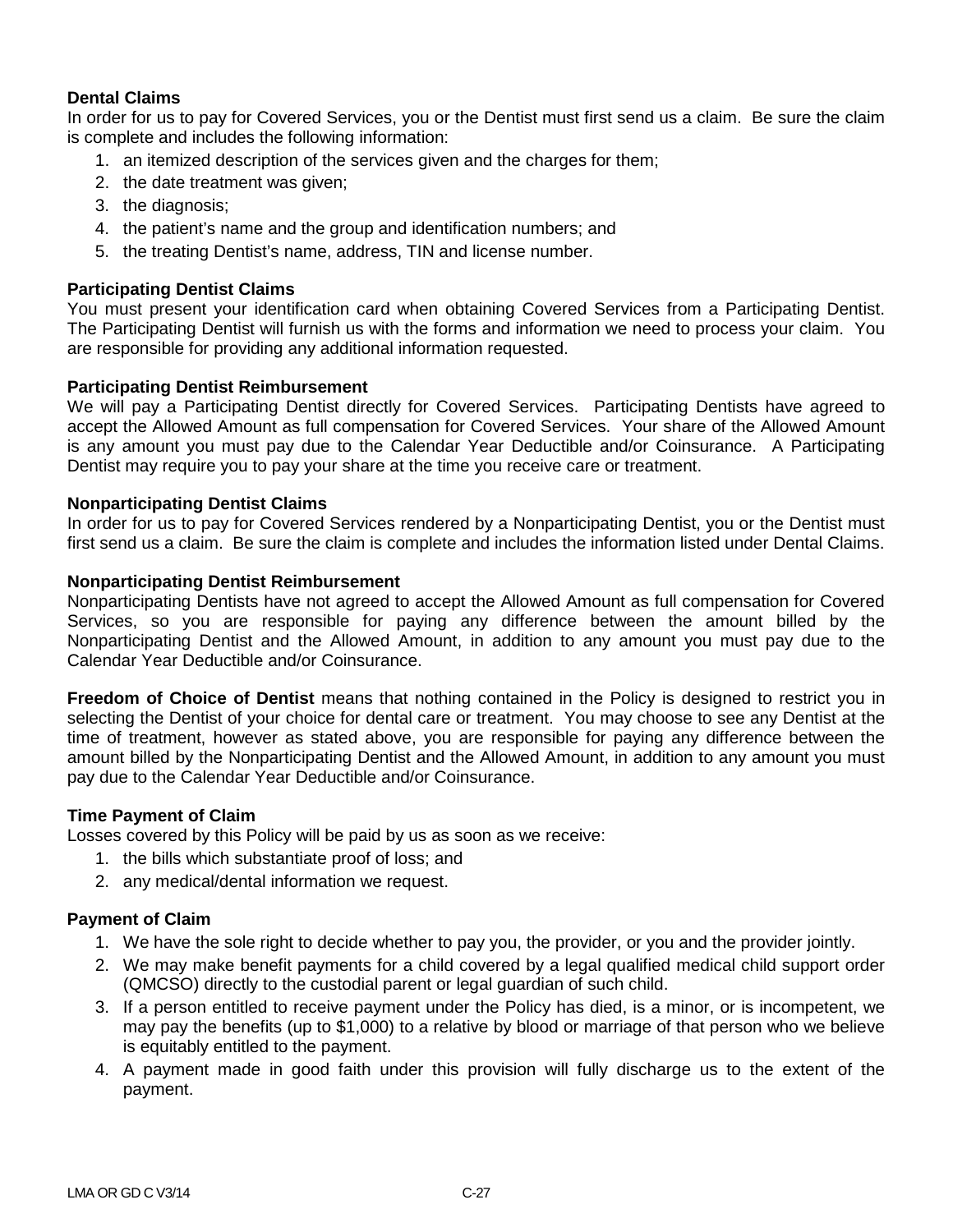## **Claims Determinations**

Within 30 days of our receipt of a claim, we will notify you of the action we have taken on it, adverse or not. However, this 30-day period may be extended by an additional 15 days in the following situations:

- 1. when we cannot take action on the claim due to circumstances beyond our control, we will notify you within the initial 30-day period that an extension is necessary. This notification includes an explanation of why the extension is necessary and when we expect to act on the claim; or
- 2. when we cannot take action on the claim due to lack of information, we will notify you within the initial 30-day period that the extension is necessary. This notification includes a specific description of the additional information needed and an explanation of why it is needed.

We must allow you at least 45 days to provide us with the additional information if we are seeking it from you. If we do not receive the requested information to process the claim within the time we have allowed, we will deny the claim.

If we receive an inquiry regarding a properly submitted claim and we believe that you expect a response to that inquiry, we will respond to the inquiry within 30 days of the date we first received it.

### **Explanation of Benefits**

We will report to you actions taken on a claim. We use a form called an explanation of benefits. We may pay claims or deny them. If we deny all or part of a claim, the reason for our action will be stated on the explanation of benefits. The explanation of benefits will also include instructions for filing an Appeal or Grievance if you disagree with the action.

### **Assignment**

No assignment by any Member of any coverage under the Policy shall be valid, except that this provision will not prohibit payment of benefits to providers of services and supplies for expenses covered by provisions of the Policy.

#### **Claims Recovery**

If we pay a benefit to which you or your Enrolled Dependent was not entitled, or if we pay a person who is not eligible for benefits at all, we have the right to recover the payment from the person we paid or anyone else who benefited from it, including a provider of services. Our right to recovery includes the right to deduct the mistakenly paid amount from future benefits we would provide the Enrolled Employee or any of their Enrolled Dependents, even if the mistaken payment was not made on that person's behalf.

This claims recovery provision in no way reduces our right to reimbursement or subrogation.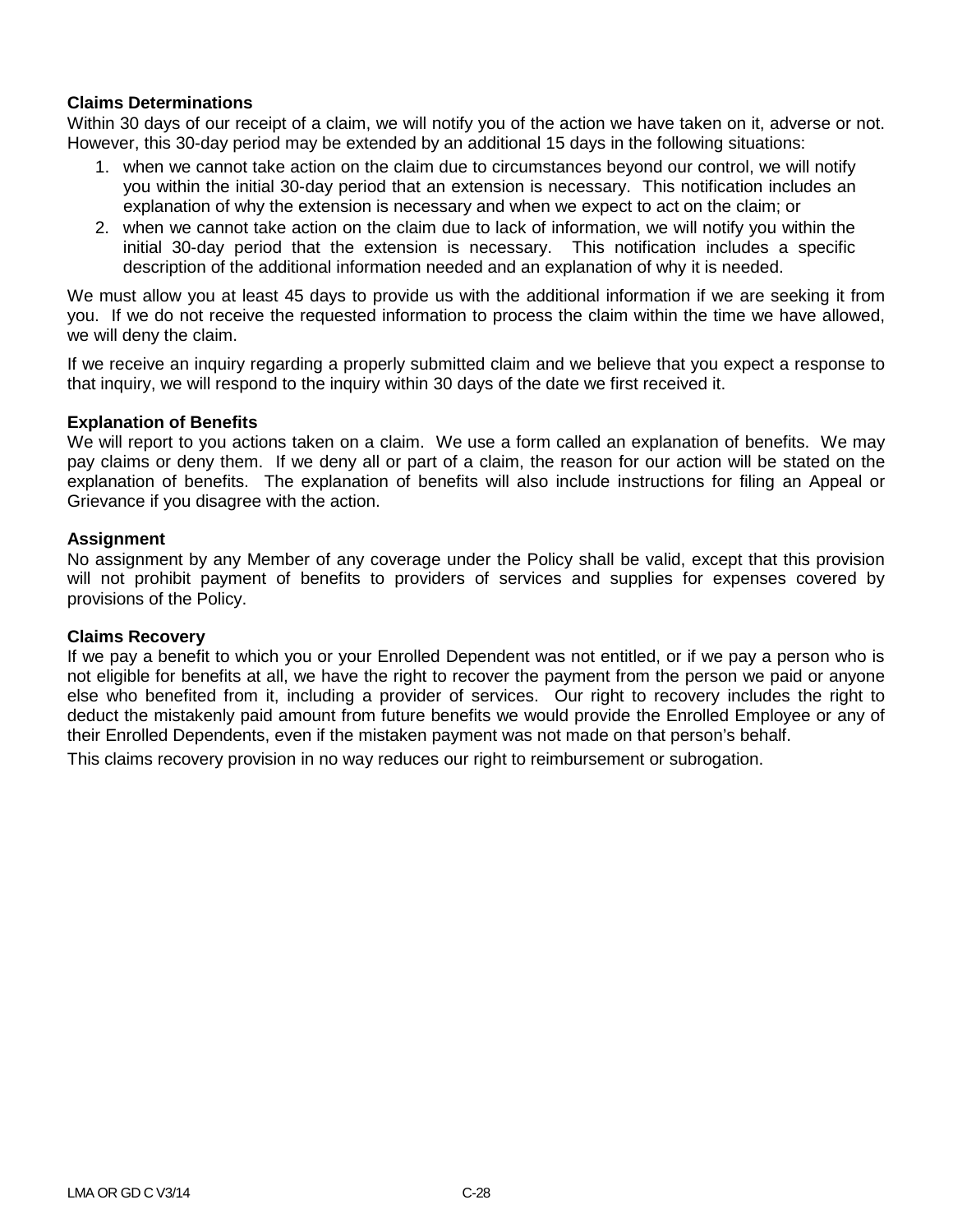## **Right to Receive and Release Necessary Information and Dental Records**

It is important to understand that your health information may be requested or disclosed by us. This information will be used for the purpose of facilitating health care treatment, payment of claims, or business operations necessary to administer health care benefits; or as required by law.

The information requested or disclosed may be related to treatment or services received from:

- 1. an insurance carrier or group health plan;
- 2. any other institution providing care, treatment, consultation, pharmaceuticals or supplies;
- 3. a clinic, hospital, long-term care or other medical facility; or
- 4. a physician, Dentist, pharmacist or other physical health care practitioner.

Health information requested or disclosed by us may include, but is not limited to:

- 1. billing statements;
- 2. claim records;
- 3. correspondence;
- 4. dental records;
- 5. diagnostic imaging reports;
- 6. hospital records (including nursing records and progress notes);
- 7. laboratory reports; or
- 8. medical records.
- Note: This provision does not apply to information regarding HIV/AIDS, psychotherapy notes, alcohol/drug services, and genetic testing.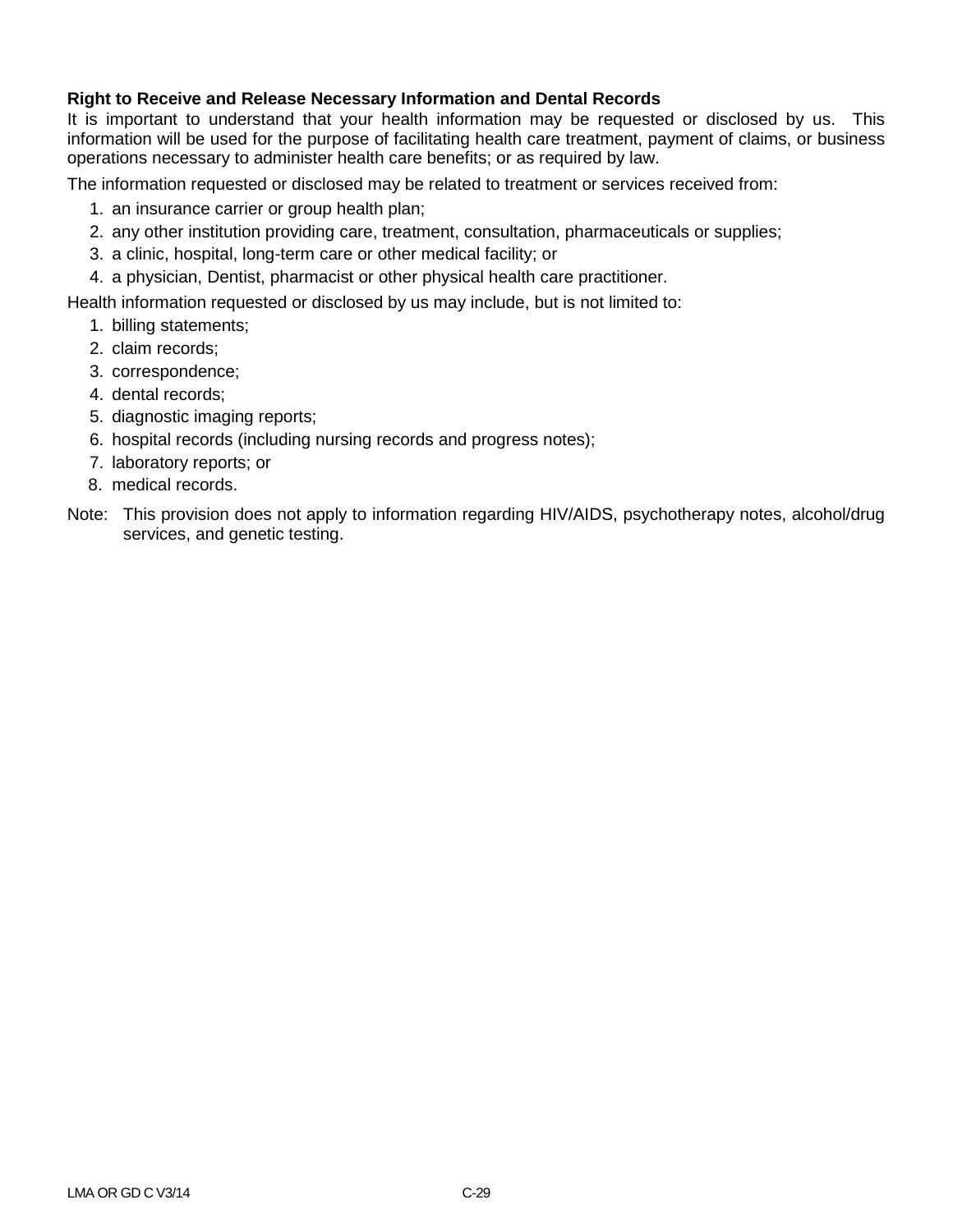# **GENERAL PROVISIONS**

### **Entire Contract-Policy Changes**

This Certificate is furnished in accordance with and subject to the terms of the Policy. The entire contract consists of the Policy, which includes the Application, and any attached papers; this Certificate; and any riders or endorsements. No change in the Policy will be effective until approved by one of our officers. This approval can only be made in writing and must be noted on or attached to the Policy. No agent has authority to change the Policy or Certificate or to waive any of their provisions.

### **Certificates**

The Employer is responsible for giving to the Enrolled Employee a complete copy of the Certificate for the Employee's applicable class within 31 days after receipt of the Certificates from us.

### **Agency**

For all purposes under this Policy the Policyholder acts on its own behalf or as agent of the Enrolled Employee. Under no circumstances will the Policyholder be deemed our agent without a written authorization.

### **Bankruptcy**

If bankruptcy, receivership, or liquidation proceedings are commenced with respect to the Policyholder, and if this Policy has not otherwise been terminated, then LifeMap may suspend all further performance of this Policy pursuant to Section 365 of the Bankruptcy Code or any similar or successor provision of Federal or State law. Any such suspension of further performance by LifeMap pending the Policyholder's assumption or rejection of this Policy will not be a breach of this Policy and will not affect LifeMap's right to pursue or enforce any of its rights under this Policy or otherwise.

### **Incontestability**

In the absence of fraud, all statements you make in an application will be deemed representations and not warranties. No statement made for the purpose of obtaining coverage will void such coverage or reduce benefits unless contained in a written document signed by you, a copy of which is furnished to you.

### **No Waiver**

The failure or refusal of either party to demand strict performance of this Policy or to enforce any provision will not act as or be construed as a waiver of that party's right to later demand its performance or to enforce that provision. No provision of the Policy will be deemed waived by us unless such waiver is reduced to writing and signed by one of our authorized officers.

### **Legal Action**

No legal action may be brought to recover on this Policy until 60 days after proof of loss has been furnished. No action may be brought after 3 years from the time written proof of loss is required to be furnished.

### **Limitations on Liability**

In all cases, you have the exclusive right to choose a dental care provider. We are not responsible for the quality of dental care you receive. Since we do not provide any dental care services, we cannot be held liable for any claim or damages connected with injuries you suffer while receiving dental services or supplies provided by professionals who are neither our employees nor agents.

In addition, we will not be liable to any person or entity for the inability or failure to procure or provide the benefits of this Policy by reason of epidemic, disaster, or other cause or condition beyond our control.

### **Worker's Compensation**

This insurance is not in lieu of Workers' Compensation; it does not affect any requirement for Workers' Compensation coverage.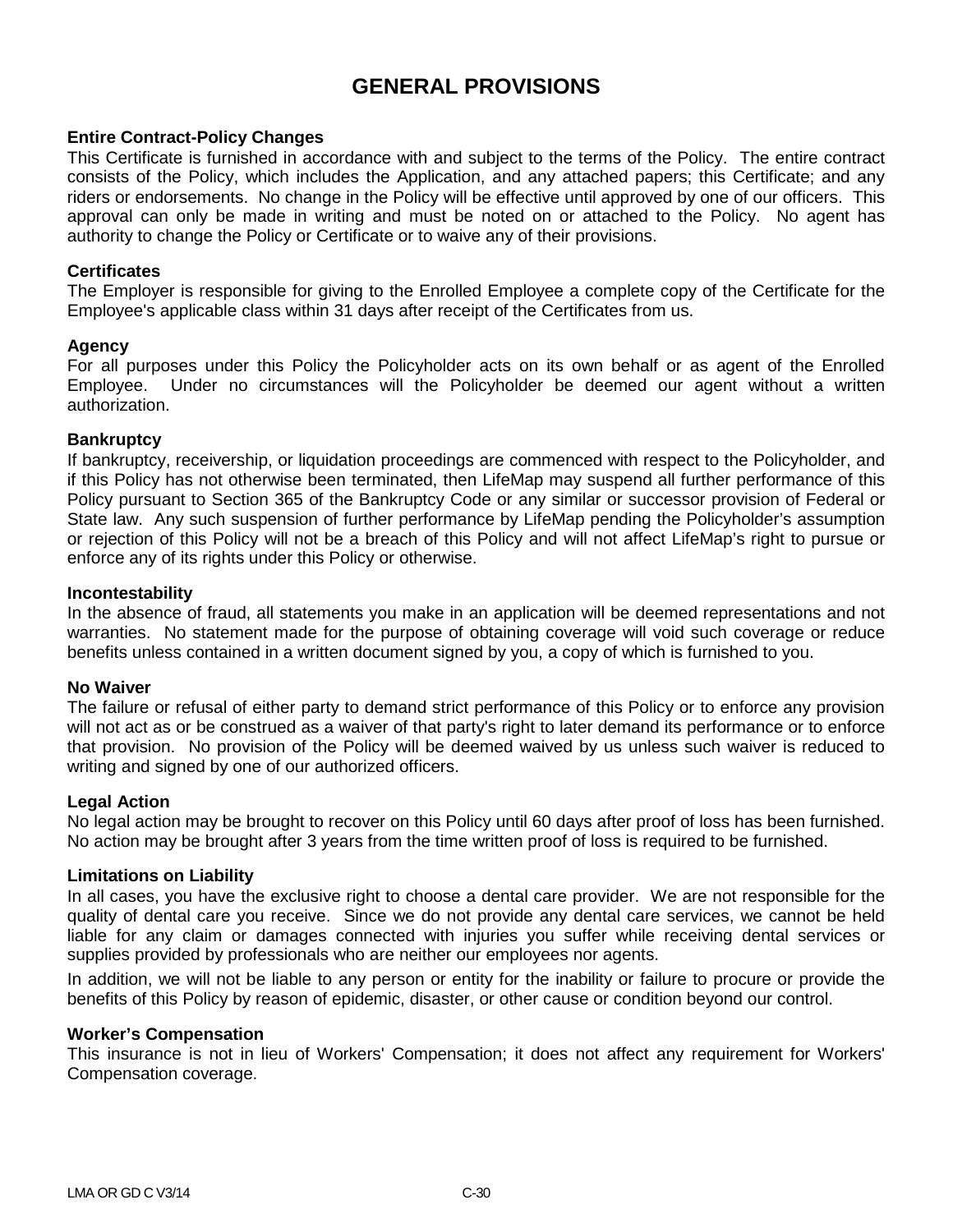**Notices** to Members or to the Employer required in the Policy will be deemed to be properly given if written notice is deposited in the United States mail or with a private carrier. Notices to an Enrolled Employee or to the Employer will be addressed to the Enrolled Employee or to the Employer at the last known address appearing in our records. If we receive a United States Postal Service change of address form (COA) for an Enrolled Employee, we will update our records accordingly. Additionally, we may forward notice for an Enrolled Employee to the plan administrator if we become aware that we don't have a valid mailing address for the Enrolled Employee.

Any notice to us required in the Policy may be given by mail addressed to: LifeMap Assurance Company, PO Box 1271, M/S E8L, Portland, OR 97207-1271; provided, however that any notice to us will not be deemed to have been given to and received by us until physically received by us.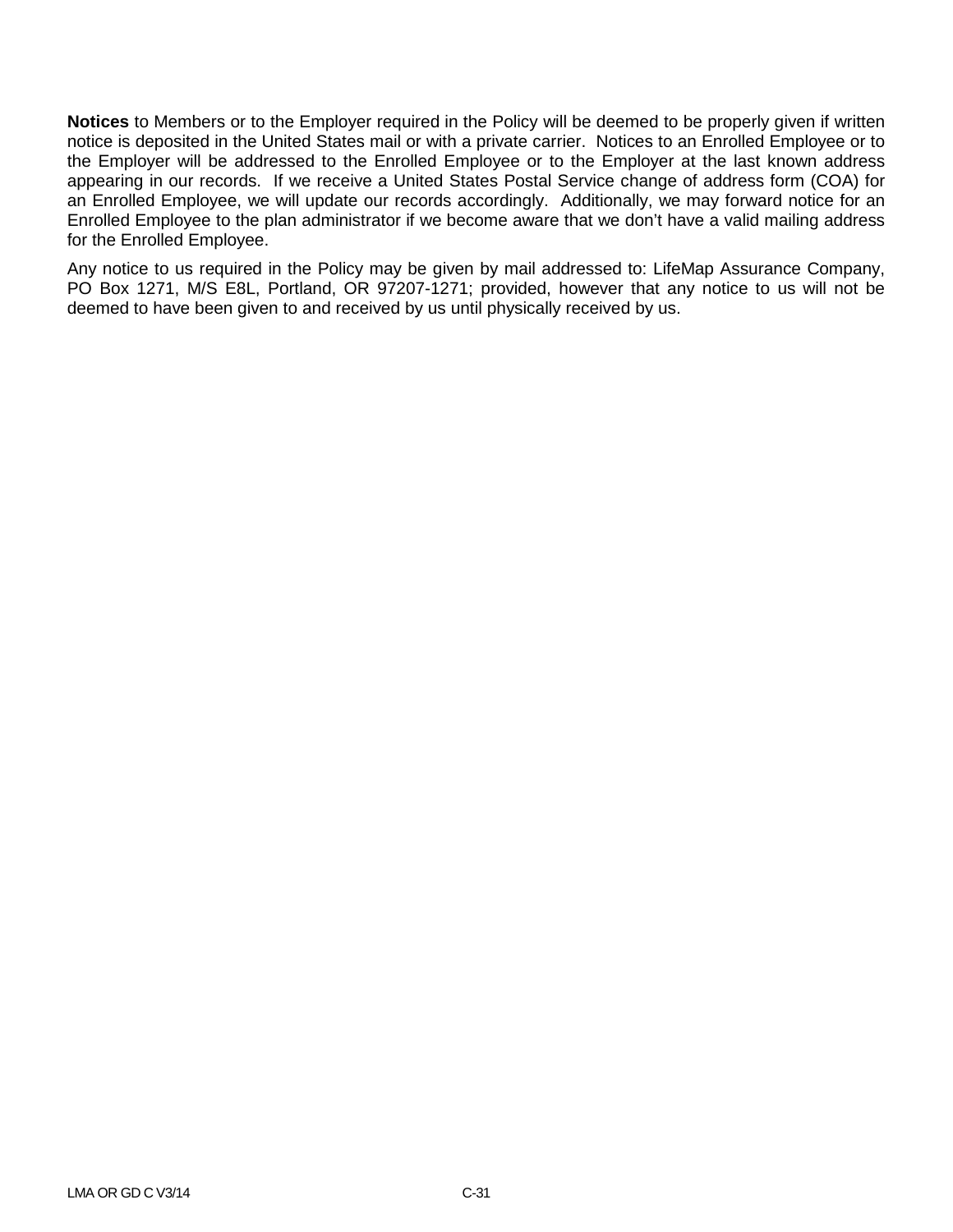## **RESOLVING YOUR CONCERNS**

If you believe a policy, action, or decision of ours is incorrect, please contact our customer service department. If we cannot resolve your concern to your satisfaction, you or your Representative (any Representative authorized by you) may pursue the Appeal Process.

If you have concerns regarding a decision, action, or statement by your provider, we encourage you to discuss these concerns with the provider. If you remain dissatisfied after discussing your concern with your provider, you may file a Grievance with our customer service department. However, if you would prefer to discuss your concern with us rather than your provider, please contact our customer service department.

## **APPEALS**

### **Claims Appeal Procedure**

You will be given notice if a claim or request for services or supplies is denied in whole or in part. If you or your Enrolled Dependent are not satisfied with the decision, the claim or request may be resubmitted (along with any additional information which would affect the decision) to us for reconsideration. This must be done within 180 days after the denial is received.

We will review the appeal and any additional information submitted. You will be given written notice of our decision within 30 days after the appeal for review was received by us. If more extensive review is needed, the written notice of our decision will be given within 120 days after the appeal was received. If the additional time for review is needed, we will notify you within 30 days.

All written appeals should be sent to the address below.

LifeMap Assurance Company P.O. Box 1334 Milwaukee, WI 53201

Additional Information about the Claims Appeal Procedure can be obtained by contacting our customer service department at (800) 756-4105, or you can write to our customer service department at the following address: LifeMap Assurance Company, Attention: Dental Customer Service, PO Box 1334, Milwaukee, WI 53201.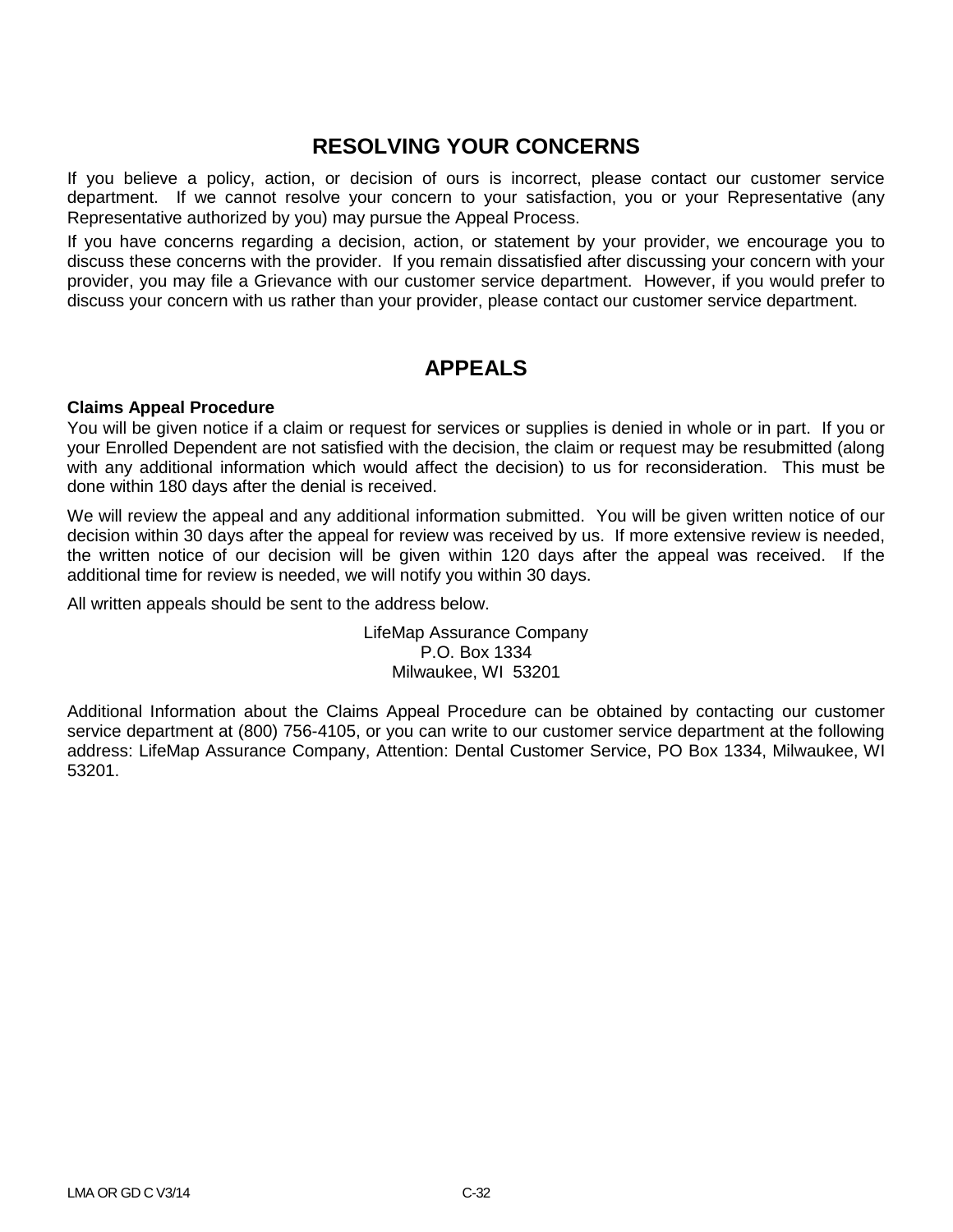

LifeMap Assurance Company® 200 SW Market Street P.O. Box 1271, M/S E8L Portland, OR 97207-1271 (503) 721-7161 (800) 794-5390

## **ORTHODONTIC BENEFITS RIDER 14**

## **Orthodontic Benefits Rider Effective Date:** April 1, 2016

It is agreed that the Group Dental Policy to which this Rider is attached is amended on the date shown above to include the following orthodontic benefits.

| <b>Covered Members Include:</b>  | All Enrolled Members                                                                                                                                                       |
|----------------------------------|----------------------------------------------------------------------------------------------------------------------------------------------------------------------------|
| <b>Calendar Year Deductible:</b> | The Calendar Year Deductible, as shown under the Benefits Schedule of<br>the Policy to which this Rider is attached, does not apply to this<br>Orthodontic Benefits Rider. |
| <b>Benefit Waiting Period:</b>   | <b>None</b>                                                                                                                                                                |
| Coinsurance:                     | 50% of Covered Orthodontic Services                                                                                                                                        |

## **Orthodontia Lifetime Maximum:** \$1,500

Orthodontia Lifetime Maximum means the total amount of orthodontia benefits paid throughout a Member's lifetime while covered under any dental policy.

For the purposes of this Rider Covered Orthodontic Services include:

- Initial orthodontic exam, study models and x-rays that may be needed to complete a treatment plan.
- The initial and subsequent installations of orthodontic appliances and all non-surgical orthodontic treatments concerned with the reduction or elimination of an existing malocclusion, subject to the approval of a treatment plan (submitted by the Dentist or Licensed Orthodontist). The treatment plan should include all of the following information:
	- a diagnosis indicating an abnormal occlusion that can be corrected by orthodontic treatment;
	- the estimated length of required treatment;
	- the initial banding fee; and
	- the total orthodontic treatment charge.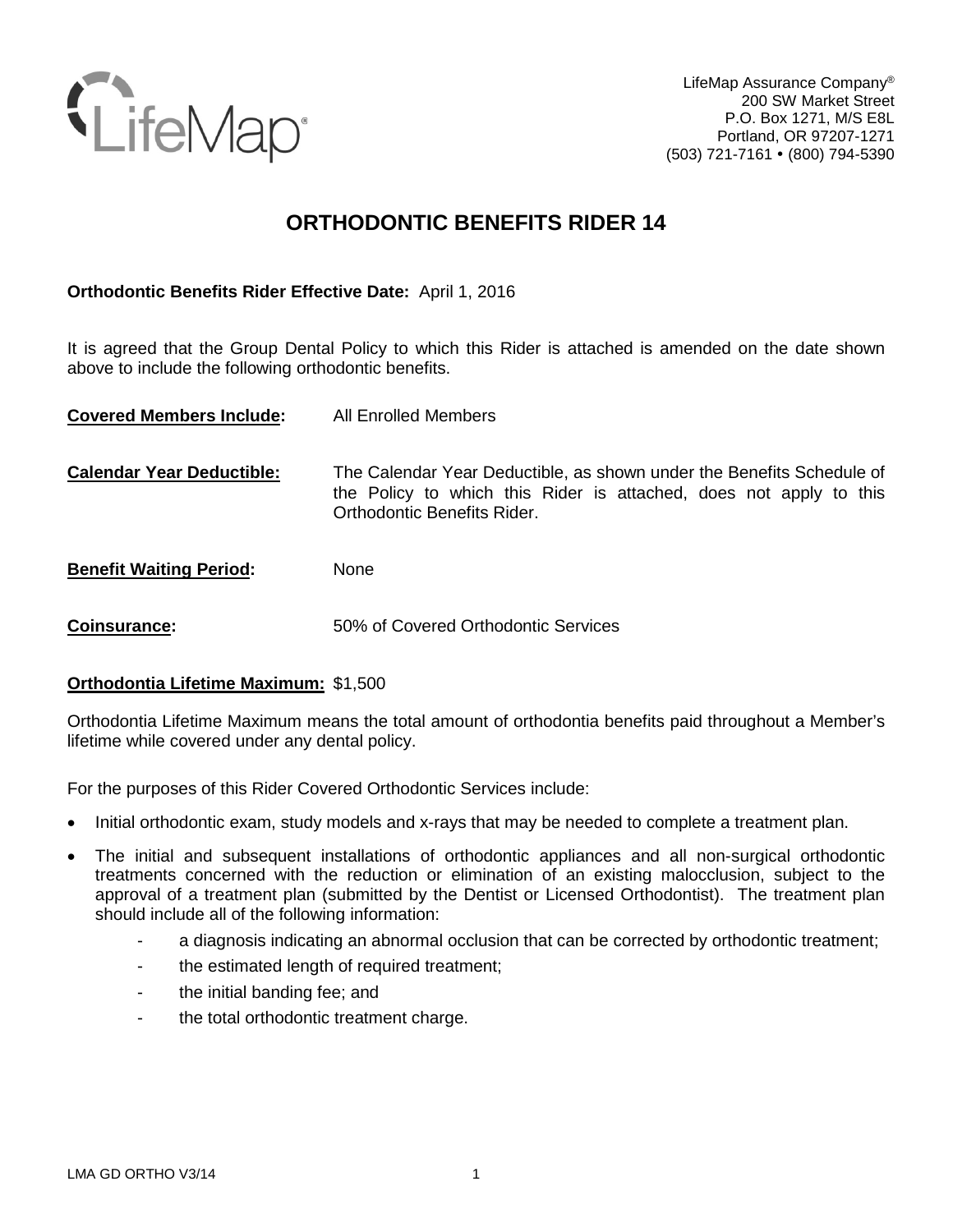- If treatment stops before the end of the prescribed treatment period, benefits will end on the last day of the month during which the treatment was discontinued.
- We will credit newly eligible Employees if they had orthodontia coverage immediately before coverage begins under this Policy, with time served toward the Benefit Waiting Period shown above.

## **ALL OTHER TERMS AND CONDITIONS OF THIS POLICY REMAIN UNCHANGED.**

## **LIFEMAP ASSURANCE COMPANY**

At Mat

Chairman, Dudley Slater **President**, Beth Andersen

Beth and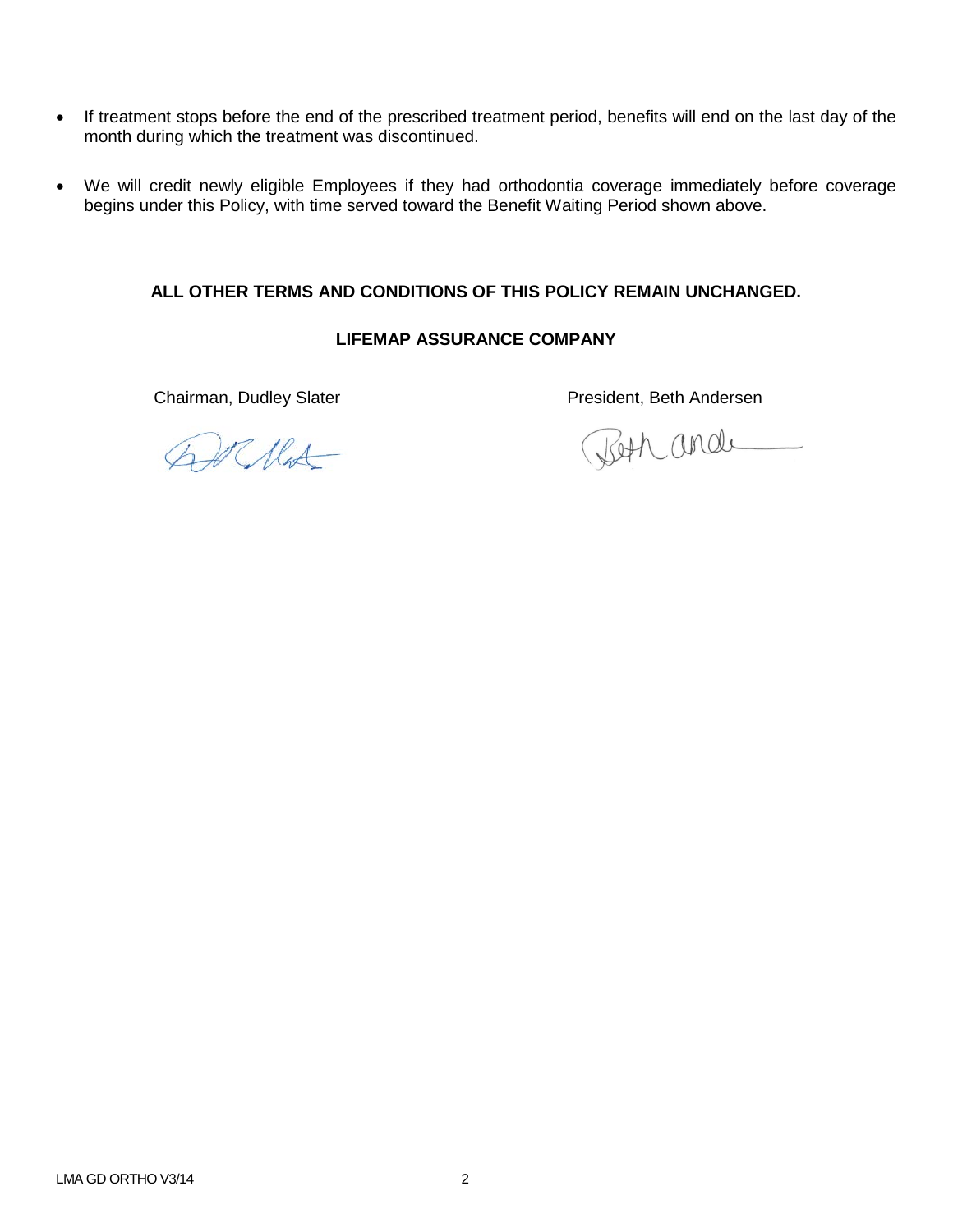## **ERISA INFORMATION**

The following information is provided in accordance with the disclosure requirements of the Employee Retirement Income Security Act of 1974 (ERISA). This Willamette University document, together with the Certificate of Coverage issued by LifeMap Assurance Company, is the Summary Plan Description (SPD) required by the Employee Retirement Income Security Act of 1974 ("ERISA"). This Willamette University document is not intended to give you any substantive rights to benefits that are not already provided by the attached Certificate of Coverage. The following information is furnished by the Plan Administrator and is not a part of the Group Policy or this Certificate of Coverage. LifeMap Assurance Company assumes no responsibility for the accuracy or sufficiency of the information in this section. For complete information required by ERISA, contact the Plan Administrator.

### **Plan Name:**

Willamette University Group Dental Insurance Policy

### **Plan Sponsor:**

Willamette University 900 State Street Salem Oregon 97301 Phone: (503) 375-5443

### **Plan Numbers:**

The Plan is identified by the following numbers under the Internal Revenue Service rules: Employer Identification Number (EIN): 93-0386972

Plan Number (PN): 512

## **Type of Welfare Plan:**

This is a Group Dental Insurance Benefit Plan

## **Plan Year:**

The Plan year begins January 1 and ends December 31.

## **Type of Plan Administration:**

The Plan is fully insured. Benefits are provided under a group insurance contract entered into between Willamette University and LifeMap Assurance Company.

Claims for benefits are sent to the Insurance Company. The Insurance Company is responsible for determining eligibility for and the amount of any benefits payable under the Plan and for providing the claims procedures to be followed and the claims forms to be used by employees pursuant to the Plan. The Insurance Company also has the authority to require employees to furnish it with such information as it determines is necessary for the proper administration of the Plan.

### **Plan Administrator and Named Fiduciary:**

Willamette University Attn: Human Resources 900 State Street Salem Oregon 97301 Phone: (503) 375-5443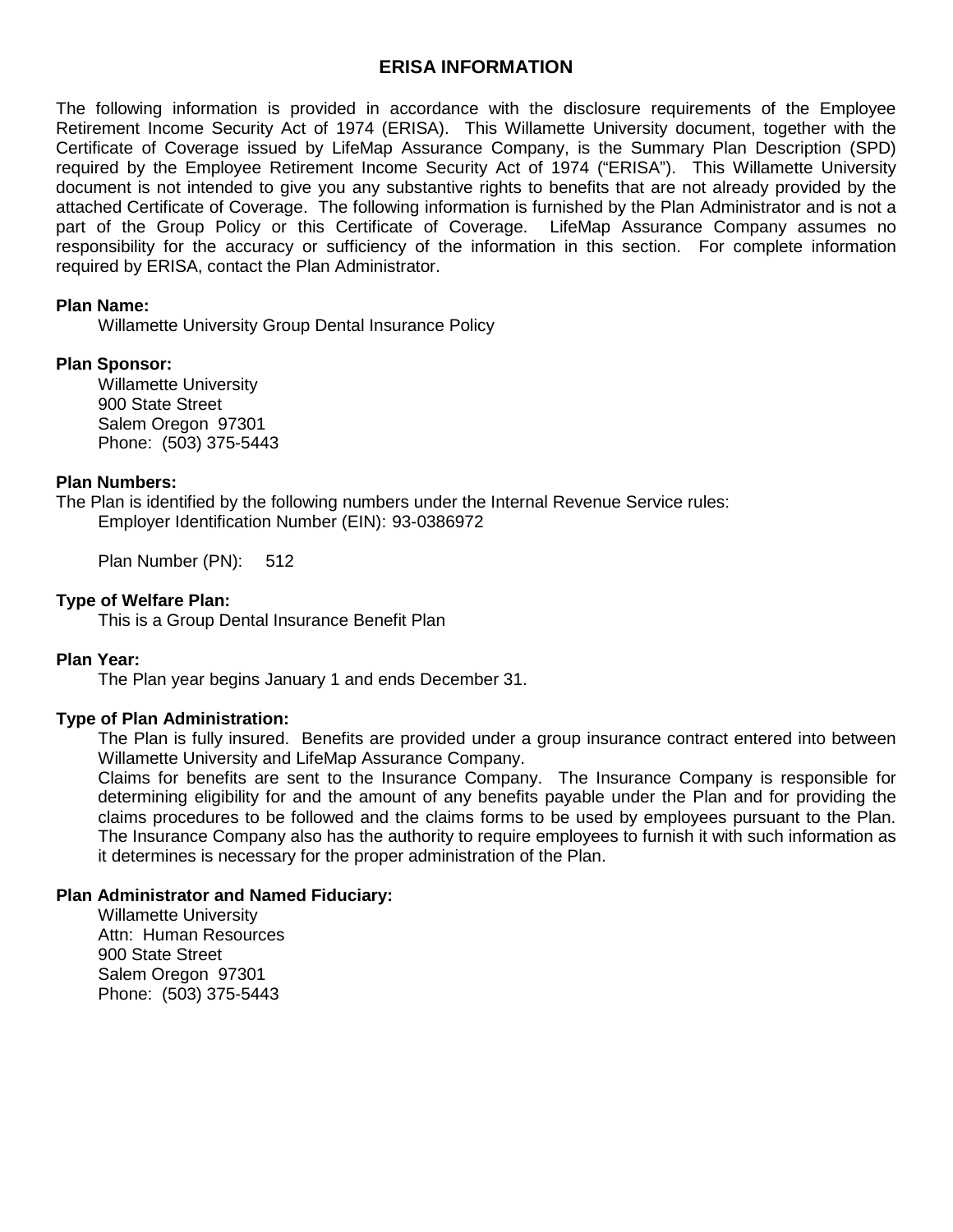## **Agent For Service of Legal Process:**

Willamette University 900 State Street Salem Oregon 97301 Phone: (503) 375-5443 Service of legal process may also be made on the Plan Administrator.

### **Insurance Company**

LifeMap Assurance Company P.O. Box 1271 M/S E8L Portland, Oregon 97207-1271 Tel: (503) 412-7965 Toll-free: (800) 286-1129

### **Sources and Methods of Contributions to the Plan:**

Insurance premiums for employees and their covered dependents may be paid in part by the Plan Sponsor out of its general assets, and in part by employee payroll deductions.

Contact the Plan Sponsor for a schedule of the applicable premiums.

Any employee payroll deductions shall be used in their entirety prior to using Plan Sponsor contributions to pay for premiums under this plan. Any refund, rebate, dividend, experience adjustment, or other similar payment under the group insurance contracts entered into between Willamette University and the Insurance Company shall be allocated, consistent with the fiduciary obligations imposed by ERISA, to reimburse Willamette University for premiums that it has paid.

### **Plan Amendment or Termination Provisions:**

The Plan Sponsor has the right to amend or terminate the Plan at any time. The Plan may be amended or terminated by a written instrument signed by the Plan Sponsor President or Human Resources Manager, both of whom are authorized to amend or terminate the Plan and to sign insurance contracts with the Insurance Company or other carriers, including amendments to those contracts. In addition, termination of the group insurance contract entered into between the Plan Sponsor and Insurance Company will constitute termination of the Plan, unless the Plan Sponsor exercises its sole discretion to obtain a substitute contract of insurance.

If the Plan is terminated, Members will not have any further rights, other than the payment of benefits for covered expenses incurred before the Plan was terminated. The amount and form of any final benefit will depend on any provisions affecting the Plan, and the Plan Sponsor's decisions.

### **Important Disclaimer:**

Benefits hereunder are provided solely pursuant to an insurance contract between the Plan Sponsor and the Insurance Company. If the terms of this summary document conflict with the terms of the insurance contract, the terms of the insurance contract will control, unless superseded by applicable law.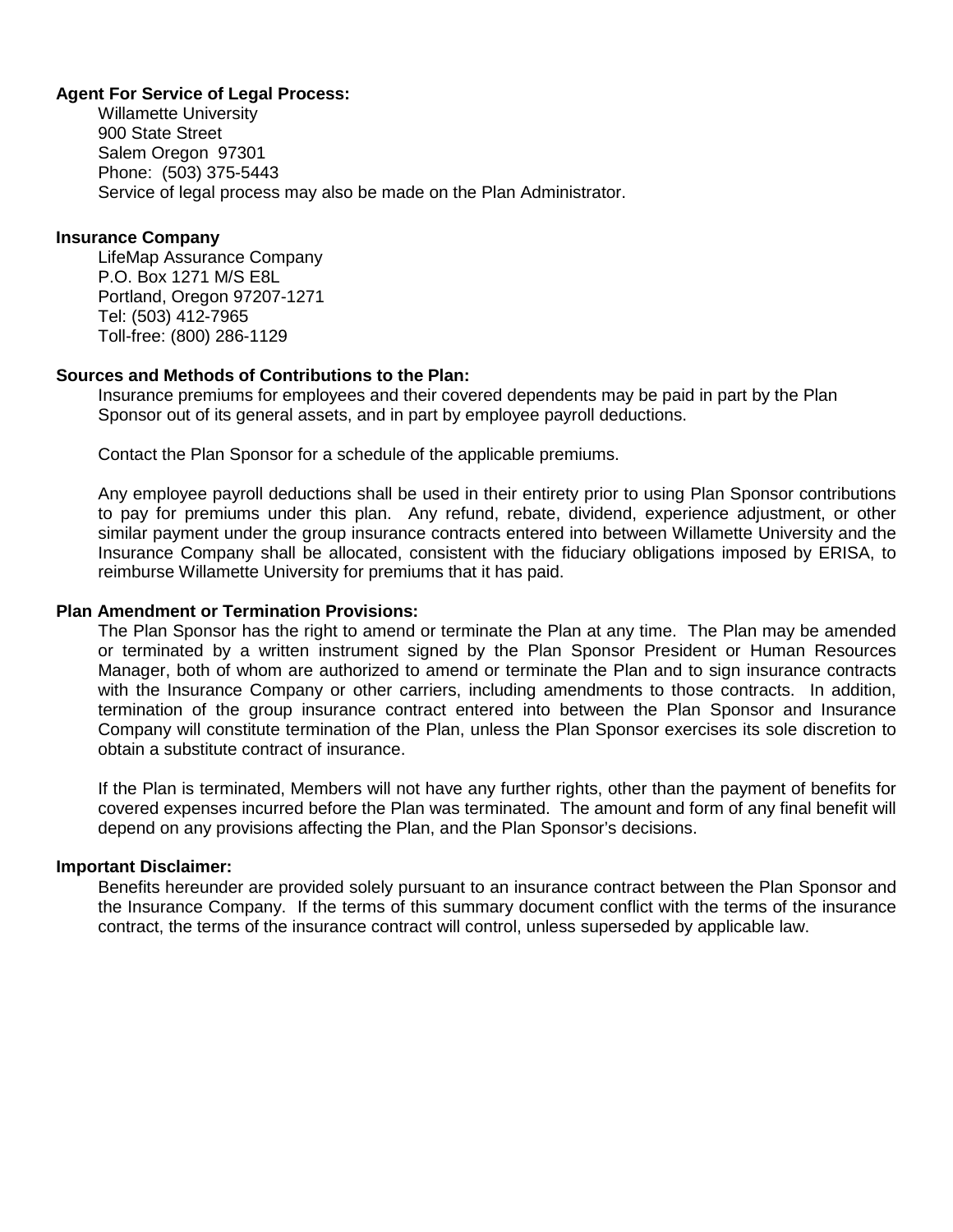### **STATEMENT OF ERISA RIGHTS**

As a participant in the Plan, you are entitled to certain rights and protections under the Employee Retirement Income Security Act of 1974 as amended ("ERISA"). ERISA provides that all plan participants shall be entitled to:

- Examine, without charge, at the Plan Administrator's principal office and at other specified locations, such as worksites, all documents governing the Plan, including insurance contracts, and a copy of the latest annual report (Form 5500 Series), if any, filed by the Plan with the U.S. Department of Labor and available at the Public Disclosure Room of the Employee Benefits Security Administration.
- Obtain, upon written request to the Plan Administrator, copies of documents governing the operation of the Plan, including insurance contracts and copies of the latest annual report (Form 5500 Series) and updated summary plan description (SPD). The Plan Administrator may make a reasonable charge for the copies.
- Receive a summary of the Plan's annual Form 5500, if any is required by ERISA to be prepared, in which case the Plan Administrator is required by law to furnish each participant with a copy of this summary annual report.

In addition to creating rights for Plan participants, ERISA imposes duties upon the people who are responsible for the operation of the employee benefit plan. The people who operate your Plan, called "fiduciaries" of the Plan, have a duty to do so prudently and in the interest of you and other Plan participants and beneficiaries. No one, including your employer or any other person, may fire you or otherwise discriminate against you in any way to prevent you from obtaining a Plan benefit or exercising your rights under ERISA.

If your claim for a welfare benefit is denied or ignored, in whole or in part, you have a right to know why this was done, to obtain copies of documents relating to the decision without charge, and to appeal any denial, all within certain time schedules. Under ERISA, there are steps that you can take to enforce the above rights. For instance, if you request a copy of Plan documents or the latest annual report (Form 5500), if any, from the Plan and do not receive them within 30 days, you may file suit in a federal court. In such a case, the court may require the Plan Administrator to provide the materials and pay you up to \$110 per day until you receive the materials, unless the materials were not sent because of reasons beyond the control of the administrator. If you have a claim for benefits which is denied or ignored in whole or in part, and if you have exhausted the claims procedures available to you under the Plan, you may file suit in a state or federal court.

If it should happen that Plan fiduciaries misuse the Plan's money, or if you are discriminated against for asserting your rights, you may seek assistance from the U.S. Department of Labor, or you may file suit in a federal court. The court will decide who should pay court costs and legal fees. If you are successful, the court may order the person you have sued to pay these costs and fees. If you lose, the court may order you to pay these costs and fees, for example, if it finds your claim is frivolous.

If you have any questions about your Plan, you should contact the Plan Administrator. If you have any questions about this statement or about your rights under ERISA, or if you need assistance in obtaining documents from the Plan Administrator, you should contact the nearest office of the Employee Benefits Security Administration, U.S. Department of Labor (listed in your telephone directory) or contact the Division of Technical Assistance and Inquiries, Employee Benefits Security Administration, U.S. Department of Labor, 200 Constitution Avenue N.W., Washington, D.C. 20210. You may also obtain certain publications about your rights and responsibilities under ERISA by calling the publications hotline of the Employee Benefits Security Administration.